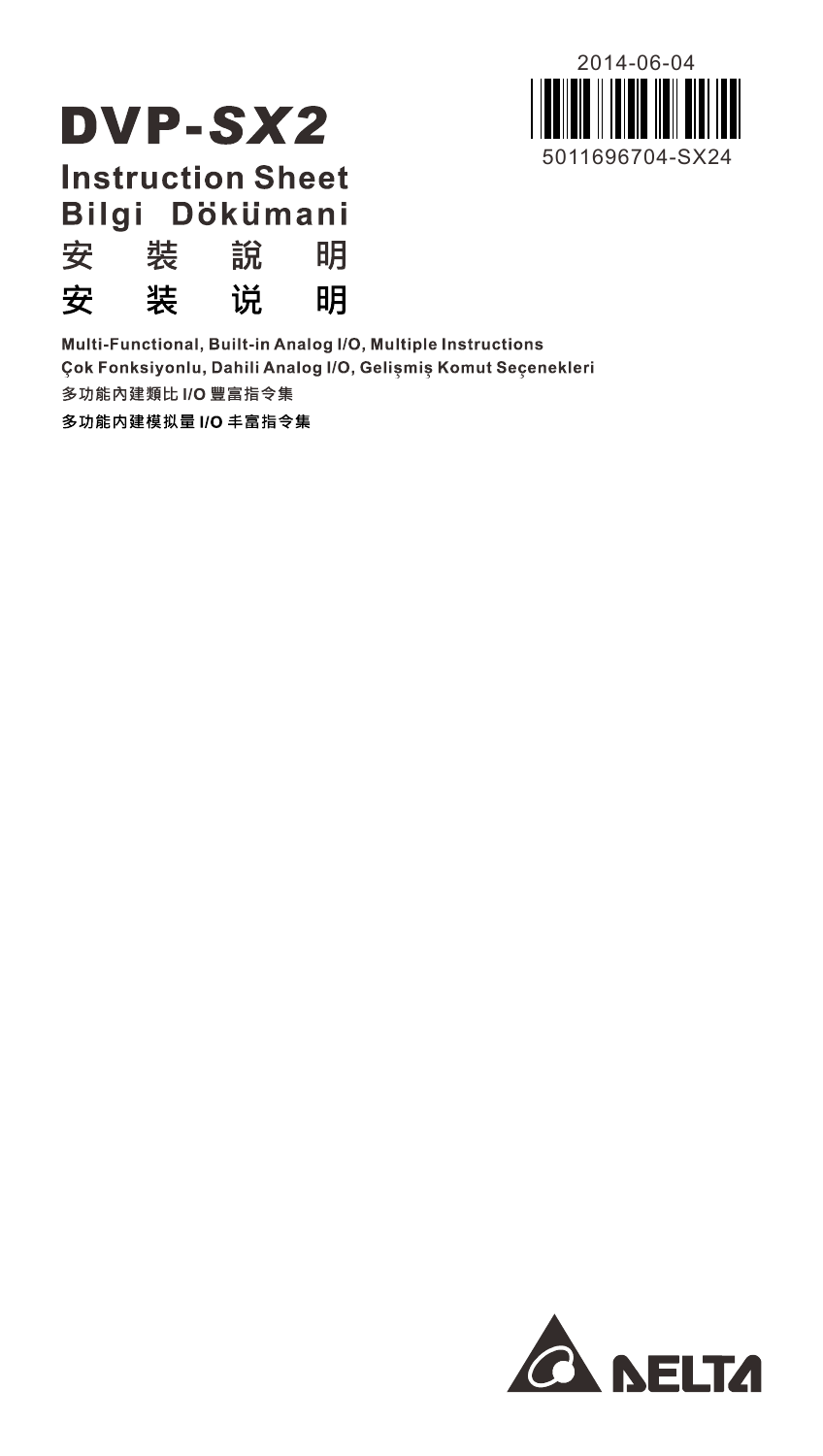Thank you for choosing Delta DVP-SX2. DVP-SX2 is a 20-point (8DI + 6 DO + 4AI + 2AO) PLC MPU, offering various instructions and is with 16k steps program memory, able to connect with all Slim series extension models, including digital input/output (max. 480 input/output extension points), analog modules (A/D, D/A transformation and temperature units) and all kinds of new high-speed extension modules. Its 2-group high-speed (100kHz) pulse outputs and the one new 2-axis interpolation instructions satisfy all kinds of applications. DVP-SX2 is small in size, and it can be installed easily. Users do not have to install any batteries in DVP-SX2 series PLCs. The PLC programs and the latched data are stored in the high-speed flash memories.

- EN  $\overline{\prime}$  DVP-SX2 is an OPEN-TYPE device. It should be installed in a control cabinet free of airborne dust, humidity, electric shock and vibration. To prevent non-maintenance staff from operating DVP-SX2, or to prevent an accident from damaging DVP-SX2, the control cabinet in which DVP-SX2 is installed should be equipped with a safeguard. For example, the control cabinet in which DVP-SX2 is installed can be unlocked with a special tool or key.
- EN  $\times$  DO NOT connect AC power to any of I/O terminals, otherwise serious damage may occur. Please check all wiring again before DVP-SX2 is powered up. After DVP-SX2 is disconnected, Do NOT touch any terminals in a minute. Make sure that the ground terminal  $\Phi$  on DVP-SX2 is correctly grounded in order to prevent electromagnetic interference.
- FR  $\nu$  DVP-SX2 est un module OUVERT. Il doit être installé que dans une enceinte protectrice (boitier, armoire, etc.) saine, dépourvue de poussière, d'humidité, de vibrations et hors d'atteinte des chocs électriques. La protection doit éviter que les personnes non habilitées à la maintenance puissent accéder à l'appareil (par exemple, une clé ou un outil doivent être nécessaire pour ouvrir a protection).
- FR  $\nu$  Ne pas appliquer la tension secteur sur les bornes d'entrées/Sorties, ou l'appareil DVP-SX2 pourra être endommagé. Merci de vérifier encore une fois le câblage avant la mise sous tension du DVP-SX2. Lors de la déconnection de l'appareil, ne pas toucher les connecteurs dans la minute suivante. Vérifier que la terre est bien reliée au connecteur de terre  $\bigoplus$  afin d'éviter toute interférence électromagnétique.



### ■ Product Profile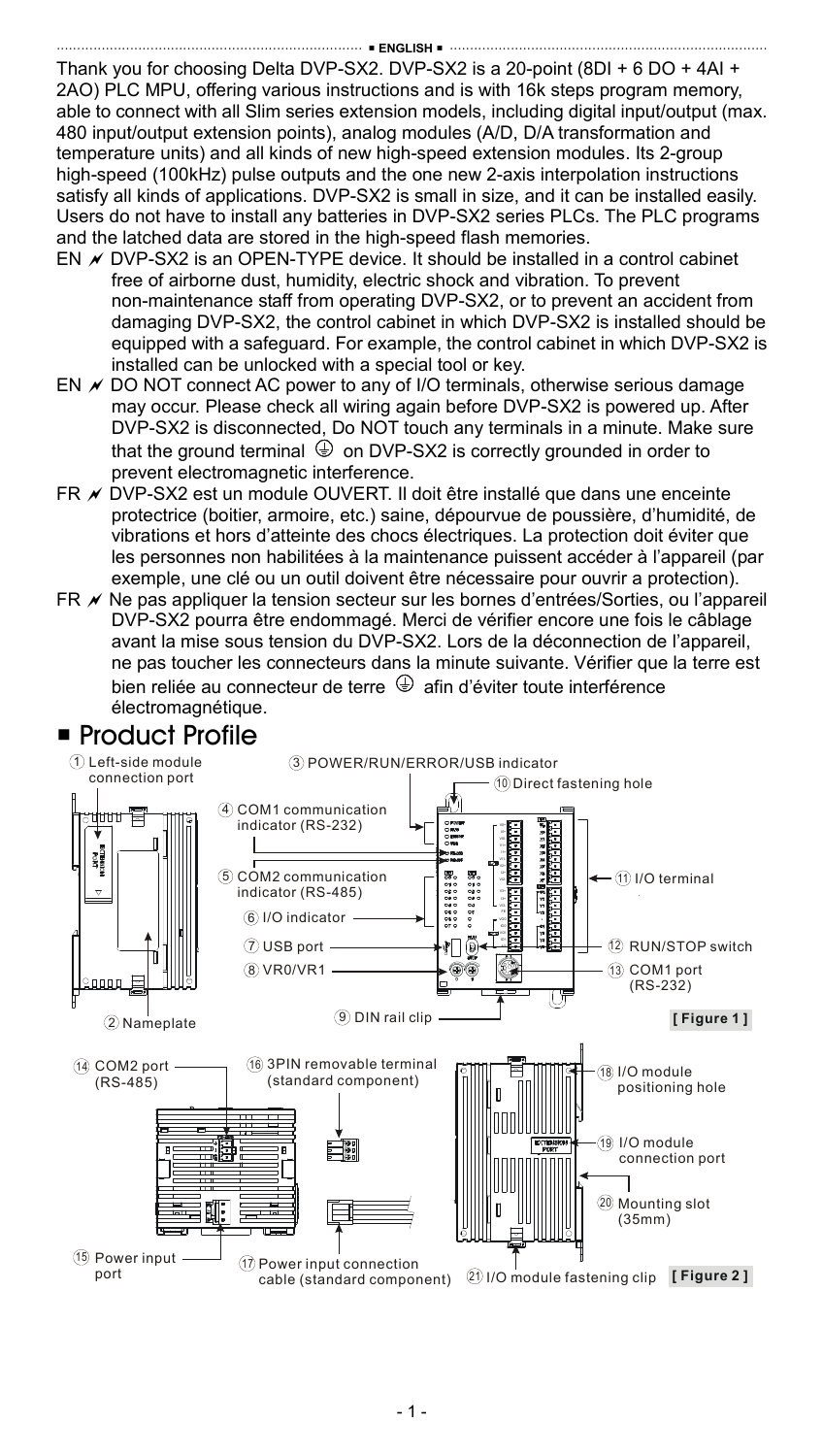# **Electrical Specifications**

| Model<br>Item                   | DVP20SX211R                                                                                                                                                                                                            | DVP20SX211T                             | DVP20SX211S |  |  |  |
|---------------------------------|------------------------------------------------------------------------------------------------------------------------------------------------------------------------------------------------------------------------|-----------------------------------------|-------------|--|--|--|
| Power supply voltage            | 24VDC (-15% ~ 20%)<br>(with counter-connection protection on the polarity of DC input power)<br>DVPPS01(PS02): input 100-240VAC, output 24VDC/1A(PS02: 2A)                                                             |                                         |             |  |  |  |
| Inrush current                  | Max. 7.5A@24VDC                                                                                                                                                                                                        |                                         |             |  |  |  |
| Fuse capacity                   | 2.5A/30VDC, Polyswitch                                                                                                                                                                                                 |                                         |             |  |  |  |
| Power consumption               | 4.7W                                                                                                                                                                                                                   | 4W                                      | 4W          |  |  |  |
| Insulation resistance           |                                                                                                                                                                                                                        | > 5MΩ (all I/O point-to-ground: 500VDC) |             |  |  |  |
| Noise immunity                  | ESD (IEC 61131-2, IEC 61000-4-2): 8kV Air Discharge<br>EFT (IEC 61131-2, IEC 61000-4-4): Power Line: 2kV, Digital I/O: 1kV,<br>Analog & Communication I/O: 1kV<br>RS (IEC 61131-2, IEC 61000-4-3): 26MHz ~ 1GHz, 10V/m |                                         |             |  |  |  |
| Grounding                       | The diameter of grounding wire cannot be smaller than the wire<br>diameter of terminals 24V and 0V (All DVP units should be grounded<br>directly to the ground pole).                                                  |                                         |             |  |  |  |
| Operation / storage             | Operation: $0^{\circ}$ C ~ 55°C (temp.), 50 ~ 95% (humidity), Pollution degree2<br>Storage: -25°C ~ 70°C (temp.), $5 \sim 95\%$ (humidity)                                                                             |                                         |             |  |  |  |
| Vibration / shock<br>resistance | International standards: IEC61131-2, IEC 68-2-6 (TEST<br>Fc)/IEC61131-2 & IEC 68-2-27 (TEST Ea)                                                                                                                        |                                         |             |  |  |  |
| Weight (g)                      | 243q                                                                                                                                                                                                                   | 224g                                    | 227q        |  |  |  |

|                            | Spec.                                               | Input Point                                        |                                                  |           |  |  |  |
|----------------------------|-----------------------------------------------------|----------------------------------------------------|--------------------------------------------------|-----------|--|--|--|
| Items                      |                                                     |                                                    | 24VDC (-15% $\sim$ 20%) single common port input |           |  |  |  |
| Input No.                  |                                                     | X0, X2                                             | X1. X3                                           | $X4 - X7$ |  |  |  |
| Input type                 |                                                     | DC (SINK or SOURCE)                                |                                                  |           |  |  |  |
| Input Current $(\pm 10\%)$ |                                                     | 24VDC, 5mA                                         |                                                  |           |  |  |  |
| Input impedance            |                                                     | 4.7K Ohm                                           |                                                  |           |  |  |  |
| Action level               | $Off \rightarrow On$                                |                                                    | >15VDC                                           |           |  |  |  |
|                            | $On \rightarrow \bigcirc ff$                        |                                                    | $<$ 5VDC                                         |           |  |  |  |
| Response                   | $Off \rightarrow On$                                | $< 2.5 \mu s$<br>< 10 <sub>us</sub><br>$<$ 20 $us$ |                                                  |           |  |  |  |
| time                       | $On \rightarrow \bigcirc ff$                        | < 20 <sub>us</sub><br>< 50us<br>$<$ 5 $\mu$ s      |                                                  |           |  |  |  |
| Filter time                | Adjustable within 0 ~ 20ms by D1020 (Default: 10ms) |                                                    |                                                  |           |  |  |  |

| Spec.           |                              | <b>Output Point</b>   |                                                                |                   |                   |  |
|-----------------|------------------------------|-----------------------|----------------------------------------------------------------|-------------------|-------------------|--|
| Items           |                              | Relav                 | Transistor                                                     |                   |                   |  |
| Output No.      |                              | $Y0 - Y5$             | Y1. Y3<br>Y0, Y2                                               |                   | Y4, Y5            |  |
| Max. frequency  |                              | 1Hz                   | 100kHz                                                         | 10kHz             | 1kHz              |  |
| Working voltage |                              | 250VAC, < 30VDC       | $5 - 30 VDC$ <sup>#1</sup>                                     |                   |                   |  |
| Resistive       |                              | 1.5A/1 point (5A/COM) | SX211T: 0.5A/1 point (3A/ZP)<br>SX211S: 0.3A/1 point (1.8A/UP) |                   |                   |  |
| Max. load       | Inductive                    | ĦΖ                    | 15W (30VDC)                                                    |                   |                   |  |
| Lamp            |                              | 20WDC/100WAC          | 2.5W (30VDC)                                                   |                   |                   |  |
| Response        | $Off \rightarrow On$         | Approx. 10 ms         | 2 <sub>µ</sub> s                                               | 20 <sub>µ</sub> s | $100µ$ s          |  |
| time            | $On \rightarrow \bigcirc ff$ |                       | $3µ$ s                                                         | $30u$ s           | 100 <sub>us</sub> |  |

#1: DVP20SX211T: UP, ZP must work with external auxiliary power supply 24VDC (-15% ~ +20%), rated consumption approx. 3mA/point.

DVP20SX211S: UP, ZP must work with external auxiliary power supply 5~30VDC, rated consumption approx. 5mA/point.



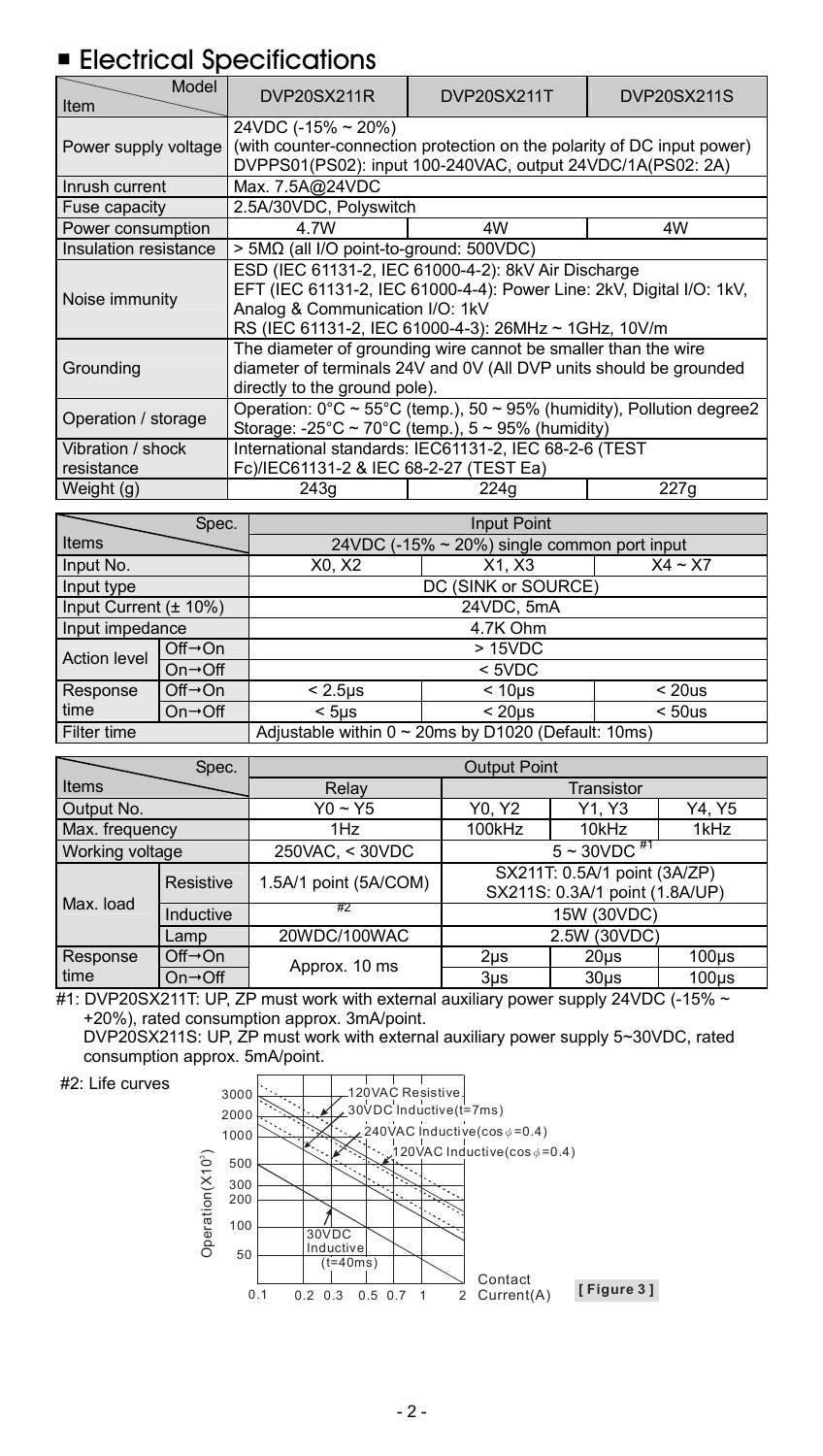### **A/D and D/A Specifications**

| Items                          |                                                                                                                                                  | Analog Input (A/D)                  |                                                                                                                                                       | Analog Output (D/A) |                      |                     |
|--------------------------------|--------------------------------------------------------------------------------------------------------------------------------------------------|-------------------------------------|-------------------------------------------------------------------------------------------------------------------------------------------------------|---------------------|----------------------|---------------------|
|                                | Voltage                                                                                                                                          | Current                             |                                                                                                                                                       | Voltage             | Current              |                     |
| Analog I/O range               | ±10V                                                                                                                                             | ±20mA                               | $4 \sim 20 mA^{*1}$                                                                                                                                   | ±10V                | $0 \sim 20$ mA       | $4 \sim 20 mA^{*1}$ |
| Digital conversion<br>range    | ±2,000                                                                                                                                           | ±2,000                              | $0 - +2,000$                                                                                                                                          | ±2,000              | $0 - +4,000$         | $0 - +4.000$        |
| Resolution <sup>#2</sup>       |                                                                                                                                                  | 12-bit                              |                                                                                                                                                       |                     |                      |                     |
| Input impedance                | >1M <sub>2</sub>                                                                                                                                 |                                     | 250Ω                                                                                                                                                  |                     |                      |                     |
| Output impedance               |                                                                                                                                                  |                                     |                                                                                                                                                       |                     | $0.5\Omega$ or lower |                     |
| Tolerance carried<br>impedance |                                                                                                                                                  |                                     |                                                                                                                                                       |                     |                      | $< 500\Omega$       |
| Overall accuracy               | Non-linear accuracy: ±1% of full scale within the range of PLC operation<br>temperature<br>Maximum deviation: ±1% of full scale at 20mA and +10V |                                     |                                                                                                                                                       |                     |                      |                     |
| Response time                  |                                                                                                                                                  | 2ms (set up in D1118) <sup>#3</sup> |                                                                                                                                                       |                     | $2ms$ #4             |                     |
| Absolute input<br>range        | ±15V                                                                                                                                             | ±32mA                               |                                                                                                                                                       |                     |                      |                     |
| Digital data format            |                                                                                                                                                  |                                     | 2's complement of 16-bit, 12 significant bits                                                                                                         |                     |                      |                     |
| Average function               | Provided (set up in D1062) <sup>#5</sup>                                                                                                         |                                     |                                                                                                                                                       |                     |                      |                     |
| <b>Isolation</b> method        | No Isolation between digital circuit and analog circuit                                                                                          |                                     |                                                                                                                                                       |                     |                      |                     |
| Protection                     |                                                                                                                                                  |                                     | Voltage output has short circuit protection, but a long period of short<br>circuit may cause internal wire damage and open circuit of current output. |                     |                      |                     |

#1: Please refer to the detailed explanation of D1115.

#2: Resolution formula

|                                      | Analog Input (A/D)                       | Analog Output (D/A)            |                                          |  |
|--------------------------------------|------------------------------------------|--------------------------------|------------------------------------------|--|
| Voltage                              | Current                                  | Voltage                        | Current                                  |  |
| 20 <sub>V</sub><br>$(5mV =$<br>4000' | 40 <sub>m</sub> A<br>$10\mu A =$<br>4000 | <b>20V</b><br>$(5mV =$<br>4000 | 20 <sub>m</sub> A<br>$(5\mu A =$<br>4000 |  |

#3: When the scan period is longer than 2ms or the set value, the setting will follow the scan period.

#4: When the scan period is longer than 2ms, the setting will follow the scan period.

#5: When the sampling range is "1", the present value will be read.

### ■ I/O Configuration

| Model     | Input |                           |                | Output                   |                                                                                                                | I/O configuration                                                                                              |                                                                                                                |
|-----------|-------|---------------------------|----------------|--------------------------|----------------------------------------------------------------------------------------------------------------|----------------------------------------------------------------------------------------------------------------|----------------------------------------------------------------------------------------------------------------|
|           | Point | Type                      | Point          | Type                     | Relav                                                                                                          | <b>NPN</b>                                                                                                     | <b>PNP</b>                                                                                                     |
| 20SX211R  |       |                           |                | Relav                    | S/S<br>$V0+$<br>X <sub>0</sub><br>$10+$<br>X1<br>$VIO-$<br>X <sub>2</sub><br>$V1+$<br>X3<br>$11+$              | S/S<br>$V0+$<br>X <sub>0</sub><br>$10+$<br>$VIO-$<br>X1<br>$V1+$<br>X <sub>2</sub><br>X3<br>$11+$              | S/S<br>$V0+$<br>X0<br>$10+$<br>$V10-$<br>X1<br>X <sub>2</sub><br>$V1+$<br>X3<br>$11+$                          |
| 20SX211T  | 8     | DC<br>(Sink Or<br>Source) | 6              | <b>NPN</b><br>Transistor | $V11-$<br>X4<br>X <sub>5</sub><br>$V2+$<br>X <sub>6</sub><br>$12+$<br>X7<br>$VI2-$                             | $V11-$<br>X4<br>$V2+$<br>X <sub>5</sub><br>$12+$<br>X <sub>6</sub><br>X7<br>$VI2-$                             | X4<br>$V11-$<br>X <sub>5</sub><br>$V2+$<br>X <sub>6</sub><br>$12+$<br>$VI2-$<br>X7                             |
| 20SX211S  |       |                           |                | PNP<br>Transistor        | $V3+$<br>$\overline{C}0$<br>Y <sub>0</sub><br>$13+$<br>Y1<br>$VI3-$<br><b>FE</b><br>Y2<br>VO <sub>0</sub><br>٠ | $V3+$<br>UP<br>ZP<br>$13+$<br>$VI3-$<br>Y <sub>0</sub><br><b>FE</b><br>Y1<br>Y <sub>2</sub><br>VO <sub>0</sub> | UP<br>$V3+$<br>ZP<br>$13+$<br>Y <sub>0</sub><br>$VI3-$<br><b>FE</b><br>Y1<br>Y <sub>2</sub><br>VO <sub>0</sub> |
| SX2-R/T/S | 4     | Analog<br>Input           | $\overline{2}$ | Analog<br>output         | 100<br>C1<br>Y3<br>VO <sub>1</sub><br>Y4<br>IO1<br>Y <sub>5</sub><br>AG                                        | 100<br>Y3<br>VO <sub>1</sub><br>Y4<br>Y <sub>5</sub><br>101<br>AG<br>٠                                         | Y3<br>100<br>Y4<br>VO <sub>1</sub><br>Y <sub>5</sub><br>IO <sub>1</sub><br>AG<br>٠                             |

### **Dimension & Installation**

Please install the PLC in an enclosure with sufficient space around it to allow heat dissipation, as shown in the [Figure 5].

**Direct Mounting:** Please use M4 screw according to the dimension of the product.

 **DIN Rail Mounting:** When mounting the PLC to 35mm DIN rail, be sure to use the retaining clip to stop any side-to-side movement of the PLC and reduce the chance of wires being loose. The retaining clip is at the bottom of the PLC. To secure the PLC to DIN rail, pull down the clip, place it onto the rail and gently push it up. To remove the PLC, pull the retaining clip down with a flat screwdriver and gently remove the PLC from DIN rail.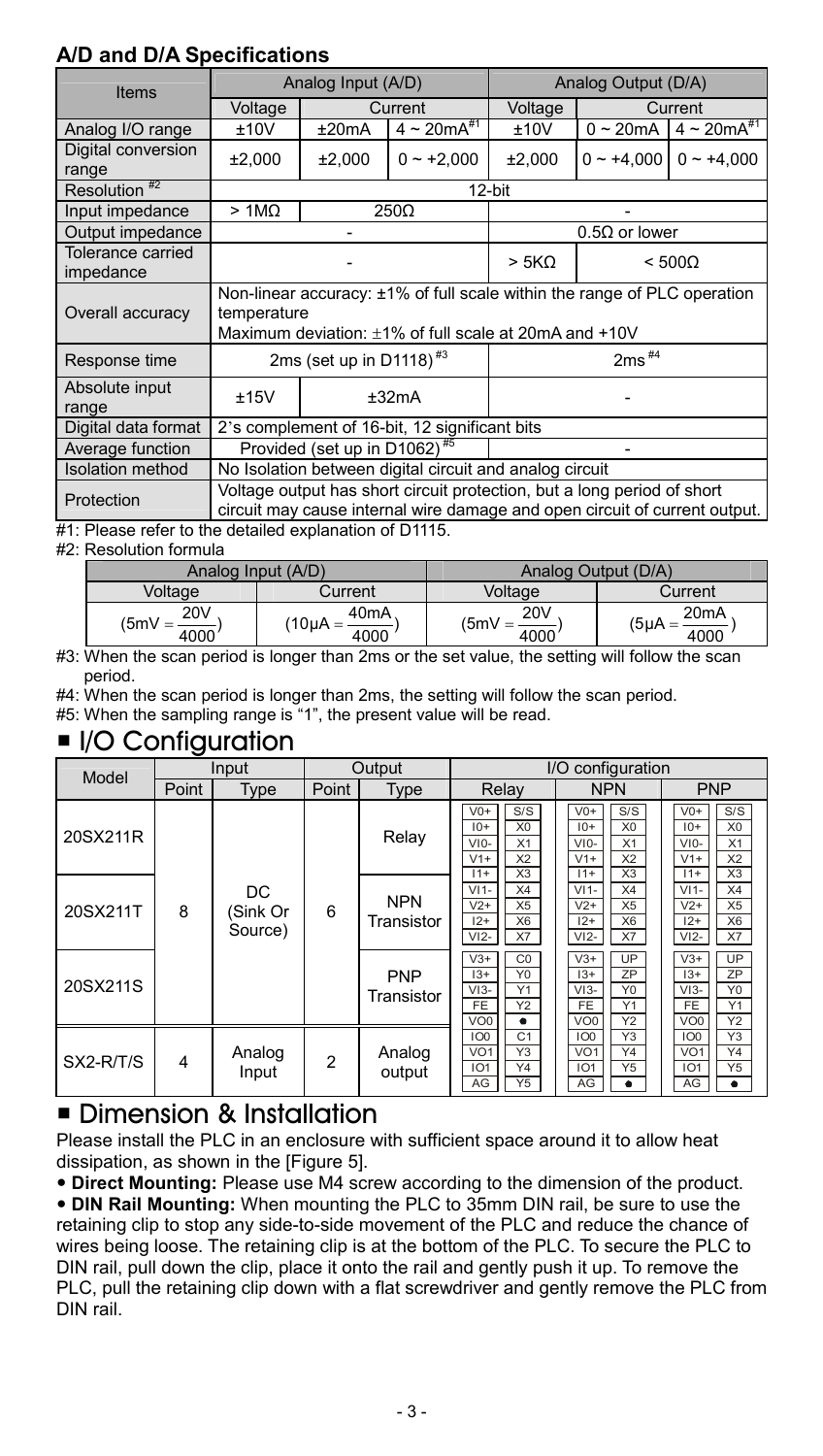

### ■ Wirina

1. Use 22-16AWG (1.5mm) single or multiple core wire on I/O wiring terminals. See the figure in the right hand side for its specification. PLC terminal screws should be tightened to 1.90 kg-cm (1.65 in-lbs) and please use only 60/75ºC copper conductor.



- 2. DO NOT wire empty terminal and place the I/O signal cable in the same wiring circuit.
- 3. DO NOT drop tiny metallic conductor into the PLC while screwing and wiring. Tear off the sticker on the heat dissipation hole for preventing alien substances from dropping in, to ensure normal heat dissipation of the PLC.

#### $\triangle$  Safety Wiring

Since DVP-SX2 is only compatible with DC power supply, Delta power supply modules (DVPPS01/DVPPS02) are suitable power supplies for DVP-SX2. Users are suggested to install the protection circuit at the power supply terminal to protect DVPPS01 or DVPPS02. See the figure below.



○<sup>10</sup> Digital I/O module

### Power Supply

The power input of DVP-SX2 series is DC. When operating DVP-SX2 series, please note the following points:

- 1. The power is connected to the two terminals, 24VDC and 0V, and the range of power is  $20.4 \sim 28.8$ VDC. If the power voltage is less than  $20.4$ VDC, PLC will stop running. all outputs will go "Off" and ERROR indicator will flash continuously.
- 2. The power shutdown of less than 10 ms will not affect the operation of the PLC. However, power shutdown time that is too long or the drop of power voltage will stop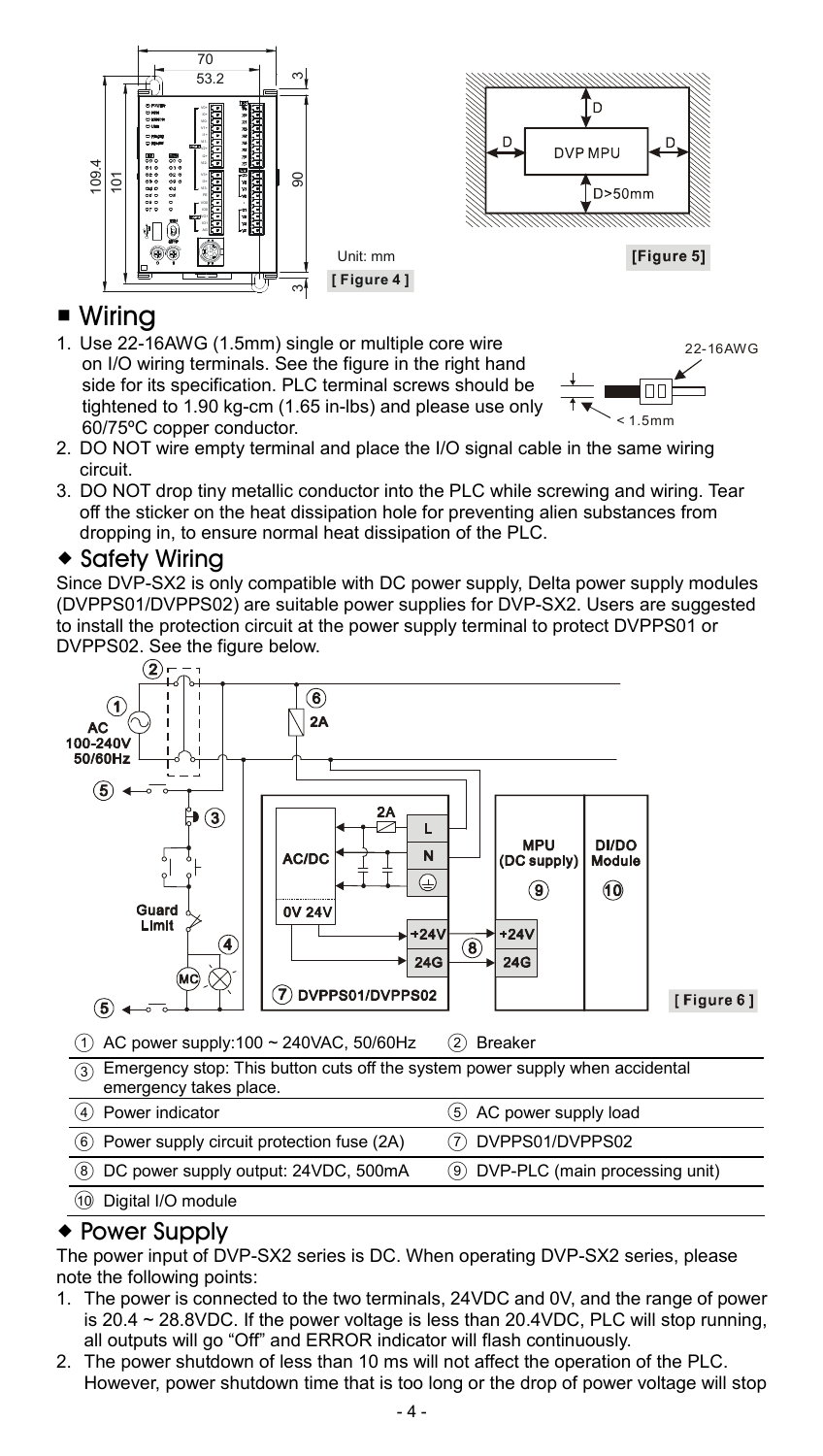the operation of the PLC and all outputs will go OFF. When the power returns to normal status, the PLC will automatically resume operation. (Care should be taken on the latched auxiliary relays and registers inside the PLC when programming).

### $\bullet$  Input Point Wiring

There are 2 types of DC inputs, SINK and SOURCE. (See the example below. For detailed point configuration, please refer to the specification of each model.)

DC Signal IN – SINK mode

Input point loop equivalent circuit



 DC Signal IN – SOURCE mode Input point loop equivalent circuit



#### ◆ Output Point Wiring

- 1. DVP-SX2 series have three output modules, relay and transistor (NPN/PNP). Be aware of the connection of shared terminals when wiring output terminals.
- 2. Output terminals, Y0, Y1, and Y2, of relay models use C0 common port; Y3, Y4, and Y5 use C1 common port; as shown in the [Figure 9]. When output points are enabled, their corresponding indicators on the front panel will be on.



3. The output terminals Y0~Y5 of the transistor (NPN) model are connected to the common terminals UP and ZP. See [Figure 10a]. The output terminals Y0~Y5 on the transistor (PNP) model are connected to the common terminals UP and ZP. See [Figure 10b].



[Figure 10a]



- 4. Isolation circuit: The optical coupler is used to isolate signals between the circuit inside PLC and input modules.
- Relay (R) output circuit wiring

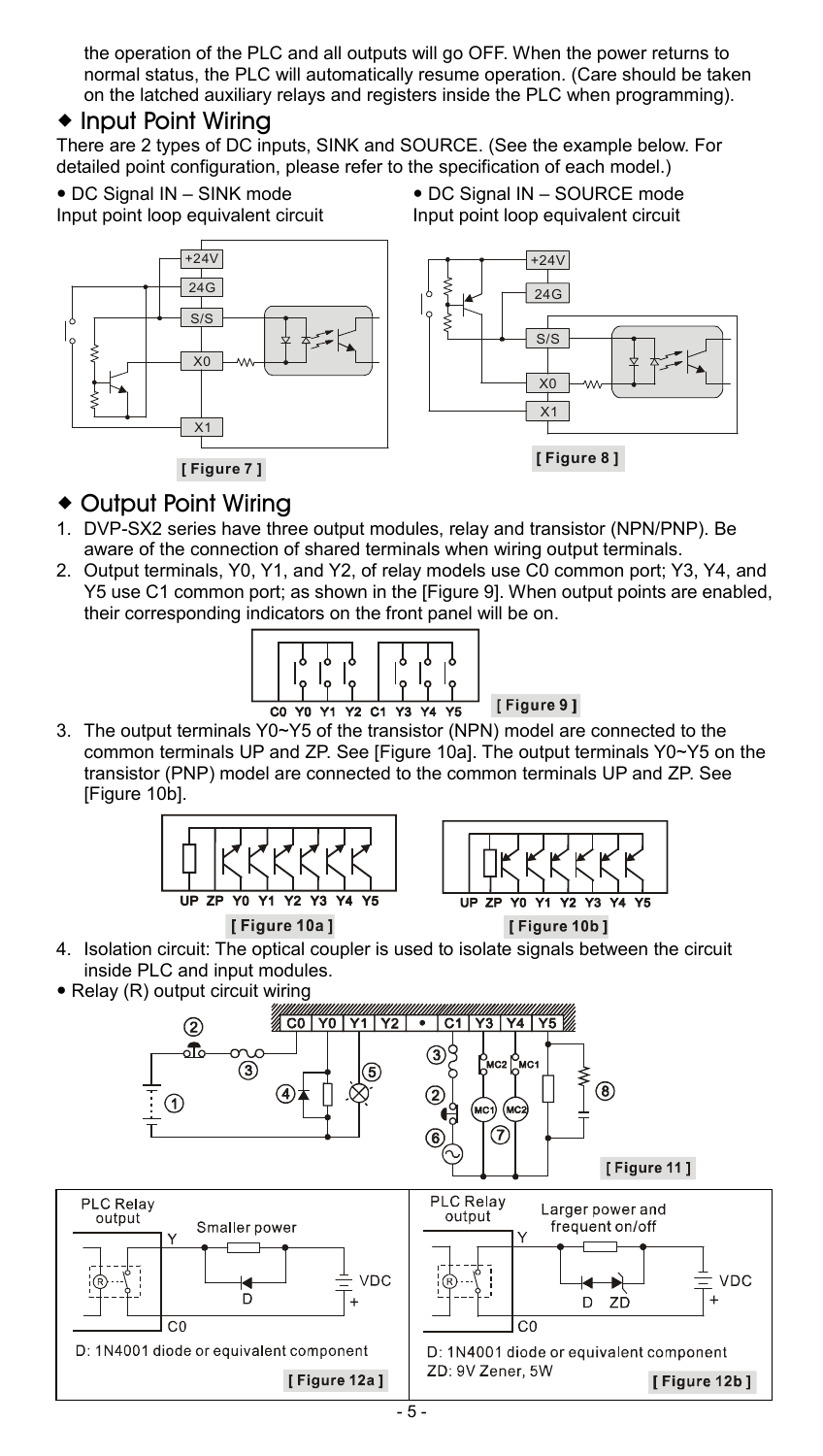

The output of the transistor model is "open collector". If Y0/Y1 is set to pulse output, the output current has to be bigger than 0.1A to ensure normal operation of the model. 1. Diode suppression: Used when in smaller power (Figure 15a)

2. Diode + Zener suppression: Used when in larger power and frequent On/Off (Figure 15b)

Manually exclusive output: For example, Y3 and Y4 control the forward running and reverse running of the motor, forming an interlock for the external circuit, together with the PLC internal program, to ensure safe protection in case of any unexpected errors.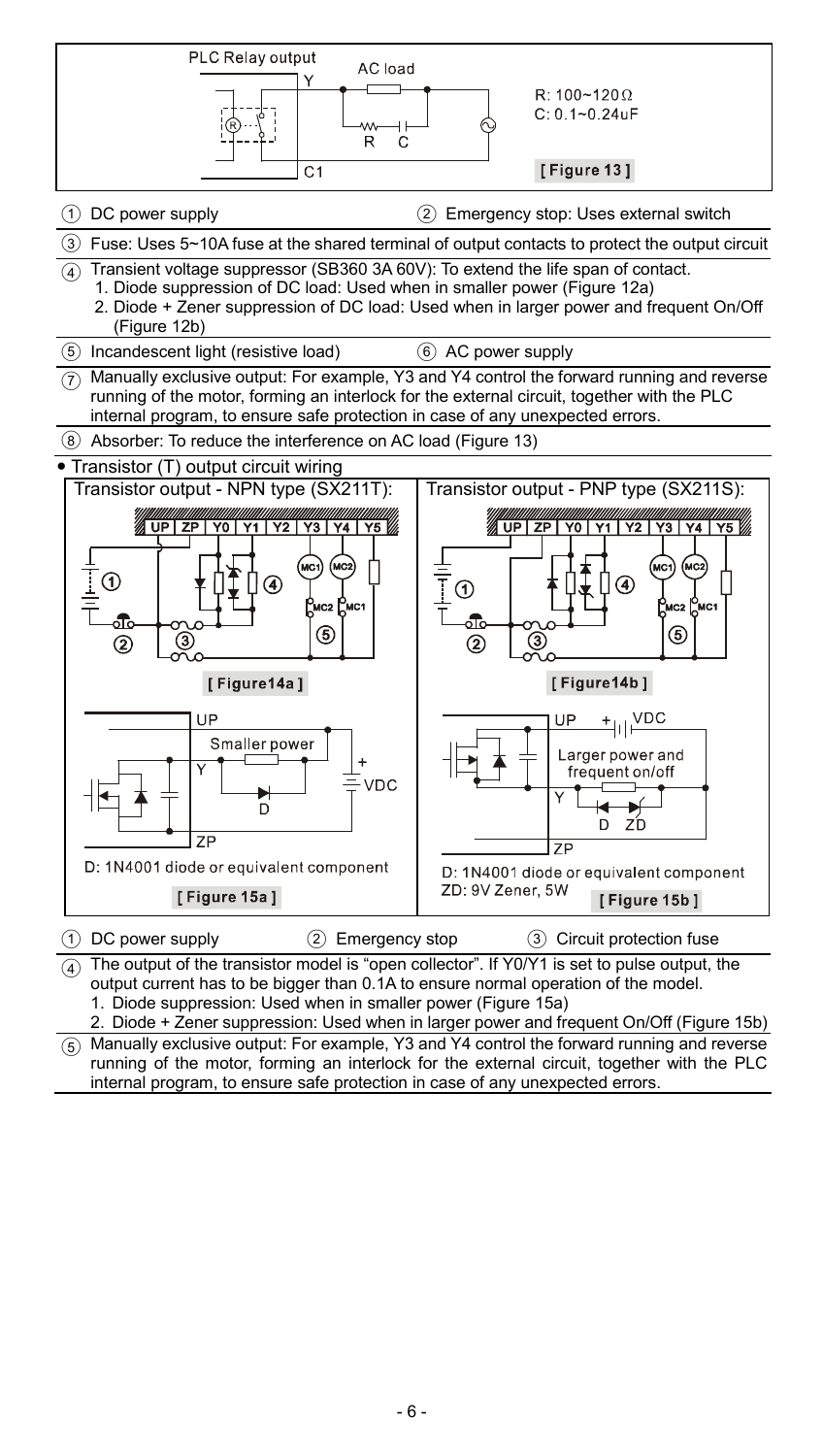

Note: 1. Terminal resistors are suggested to be connected to master and the last slave with resistor value of  $120\Omega$ .

- 2. To ensure communication quality, please apply double shielded twisted pair cable (20AWG) for wiring.
- 3. When voltage drop occurs between the internal ground references of two systems, connect the systems with Signal Ground point (SG) for achieving equal potential between systems so that a stable communication can be obtained.

### **Precision of the RTC (Second/Month)**

| Temperature<br>(°C/°F)    | 0/32   | 25/77 | 55/131 |
|---------------------------|--------|-------|--------|
| Maximum error<br>(Second) | $-117$ | 52    | $-132$ |

Duration in which the RTC is latched: One week (Only version 2.00 and above are supported.)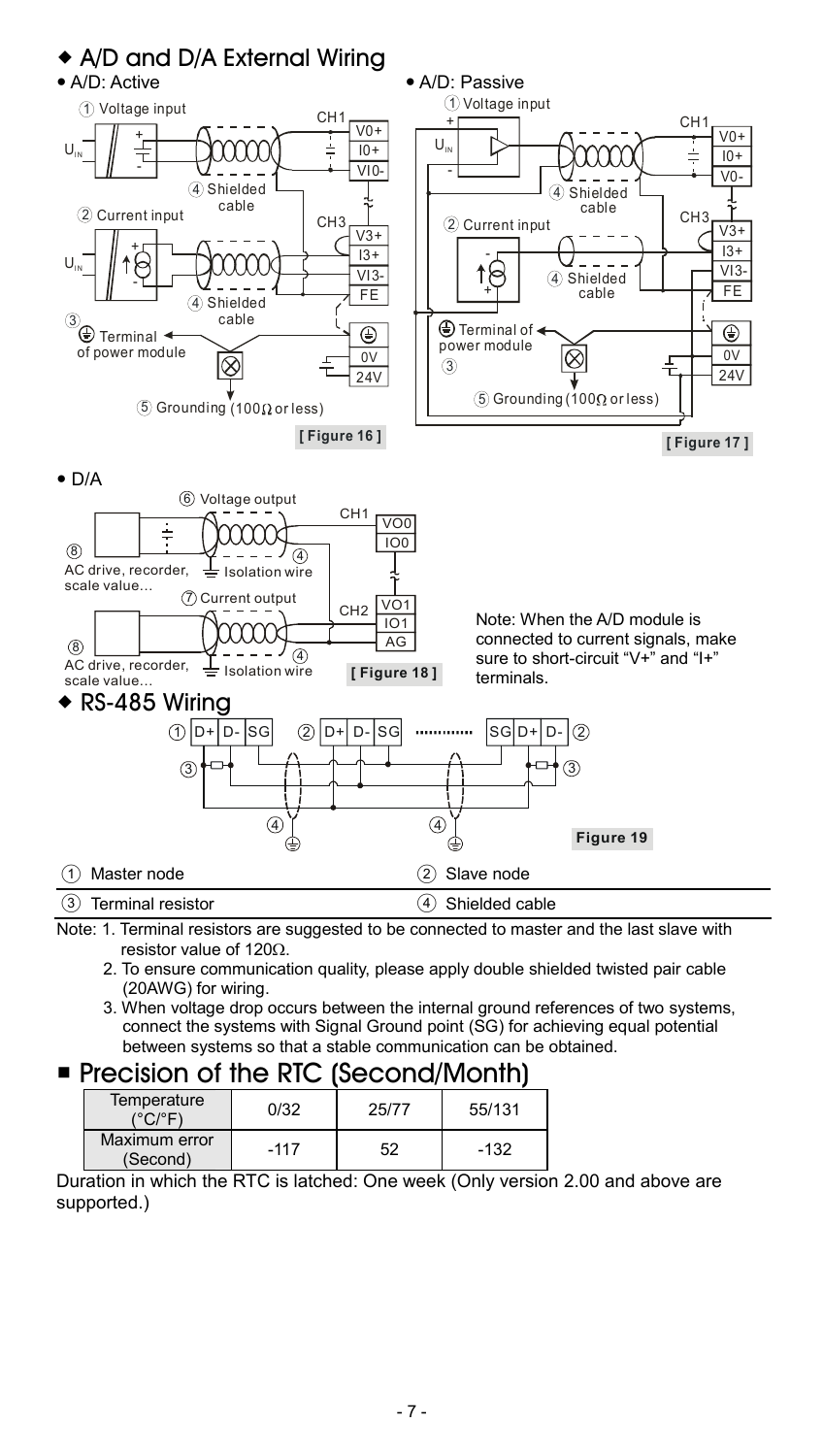感謝您採用台達 DVP 系列可程式控制器。DVP-SX2 為 20 點(8 數位輸入點 + 6 數位輸 出點 + 4 點類比輸入 + 2 點類比輸出)PLC 主機,提供豐富的指令集,並具有 16k steps 的程式記憶體,可連接薄型全系列 I/O 模組,包含數位輸入/輸出(最大輸入/輸出擴充點 數可達 480 點)、類比模組(A/D、D/A 轉換及溫度單元)及新型高速 I/O 模組等各類機型。 兩組高速(100kHz)脈波輸出、新增一組兩軸補間指令,可滿足各種應用場合,並且體 積小,安裝容易。全系列採用免電池設計,其 PLC 程式與停電保持資料皆運用高速快閃 記憶體儲存。

- 本安裝說明書提供給使用者電氣規格、功能規格、安裝配線之相關注意事項。其他詳 細之程式設計及指令說明請見 DVP-SX2 操作手冊【程式篇】,選購之周邊裝置詳細說 明請見該產品隨機安裝說明書。
- ✔ 本機為開放型 (OPEN TYPE) 機殼,因此使用者使用本機時,必須將之安裝於具防 塵、防潮及免於電擊/衝擊意外之外殼配線箱內。另必須具備保護措施(如:特殊之工 具或鑰匙才可打開)防止非維護人員操作或意外衝擊本體,造成危險及損壞。
- 交流輸入電源不可連接於輸入/出信號端,否則可能造成嚴重損壞,請在上電之前再 次確認電源配線。請勿在上電時觸摸任何端子。本體上之接地端子  $\Theta$  務必正確的接 地,可提高產品抗雜訊能力。

### ■ 產品外觀部位介紹

詳細外觀圖示請參閱英文版頁碼 1 之 [Figure 1] 及 [Figure 2]。

| 左側高速 I/O 模組連接口      | <b>RUN/STOP 開關</b> |
|---------------------|--------------------|
| O.                  | (12)               |
| 銘牌                  | COM1 (RS-232) 通訊口  |
| $\circled{2}$       | (13)               |
| 電源、運行、錯誤及 USB 狀態指示燈 | COM2 (RS-485) 通訊口  |
| ③                   | (14)               |
| COM1 (RS-232) 通訊指示燈 | 電源輸入口              |
| G)                  | G)                 |
| COM2 (RS-485) 通訊指示燈 | 3PIN 脫落式端子 (標準附件)  |
| 5)                  | 16                 |
| 輸入/輸出點指示燈           | 電源輸入連接線 (標準附件)     |
| 6)                  | (17)               |
| USB 通訊口             | I/O 模組定位孔          |
| (7)                 | 18                 |
| VR0/VR1             | I/O 模組連接口          |
| $\circledast$       | 19                 |
| DIN 軌固定扣            | DIN 軌槽 (35mm)      |
| 9)                  | 60                 |
| 直接固定孔               | I/O 模組固定扣          |
| 10                  | 21)                |
| 輸入/輸出端子<br>GD       |                    |

### 電氣規格

| 機種<br>項目 |                                                                                          | DVP20SX211R                                                                                                                                                                                                            | DVP20SX211T                                                                 | DVP20SX211S |  |  |
|----------|------------------------------------------------------------------------------------------|------------------------------------------------------------------------------------------------------------------------------------------------------------------------------------------------------------------------|-----------------------------------------------------------------------------|-------------|--|--|
| 電源電壓     | 24VDC (-15%~20%) (具直流輸入電源極性反接保護)<br>DVPPS01(PS02): 輸入 100-240VAC, 輸出 24VDC/1A (PS02: 2A) |                                                                                                                                                                                                                        |                                                                             |             |  |  |
| 突入電流     |                                                                                          | Max. 7.5A@24VDC                                                                                                                                                                                                        |                                                                             |             |  |  |
| 電源保險絲容量  |                                                                                          | 2.5A/30VDC,可恢復式(Polyswitch)                                                                                                                                                                                            |                                                                             |             |  |  |
| 消耗電力     |                                                                                          | 4.7W                                                                                                                                                                                                                   | 4W                                                                          | 4W          |  |  |
| 絕緣阻抗     |                                                                                          | > 5MΩ (所有輸出/入點對地之間 500VDC)                                                                                                                                                                                             |                                                                             |             |  |  |
| 雜訊孕疫力    |                                                                                          | ESD (IEC 61131-2, IEC 61000-4-2): 8kV Air Discharge<br>EFT (IEC 61131-2, IEC 61000-4-4): Power Line: 2kV, Digital I/O: 1kV,<br>Analog & Communication I/O: 1kV<br>RS (IEC 61131-2, IEC 61000-4-3): 26MHz ~ 1GHz, 10V/m |                                                                             |             |  |  |
| 接地       |                                                                                          | 接地配線之線徑不得小於電源端配線線徑 (多台 PLC 同時使用時,請務必<br>單點接地)                                                                                                                                                                          |                                                                             |             |  |  |
| 操作/儲存環境  |                                                                                          |                                                                                                                                                                                                                        | 操作: 0°C ~ 55°C (溫度) 50 ~ 95% (濕度) 污染等級 2<br>儲存:-25°C ~ 70°C (溫度) 5~95% (濕度) |             |  |  |
| 耐振動/衝擊   | 國際標準規範 IEC61131-2, IEC 68-2-6 (TEST Fc)/IEC61131-2 & IEC<br>68-2-27 (TEST Ea)            |                                                                                                                                                                                                                        |                                                                             |             |  |  |
| 重量       | 243q<br>224q<br>227g                                                                     |                                                                                                                                                                                                                        |                                                                             |             |  |  |
|          | 輸入點電氣規格<br>機種                                                                            |                                                                                                                                                                                                                        |                                                                             |             |  |  |
| 項目       | 24VDC (-15%~20%) 單端共點輸入                                                                  |                                                                                                                                                                                                                        |                                                                             |             |  |  |
| 輸入點 No.  | X0. X2<br>X1. X3<br>$X4 - X7$                                                            |                                                                                                                                                                                                                        |                                                                             |             |  |  |
| 輸入接線型式   | 由端子 S/S 變換接線為 SINK 或 SOURCE                                                              |                                                                                                                                                                                                                        |                                                                             |             |  |  |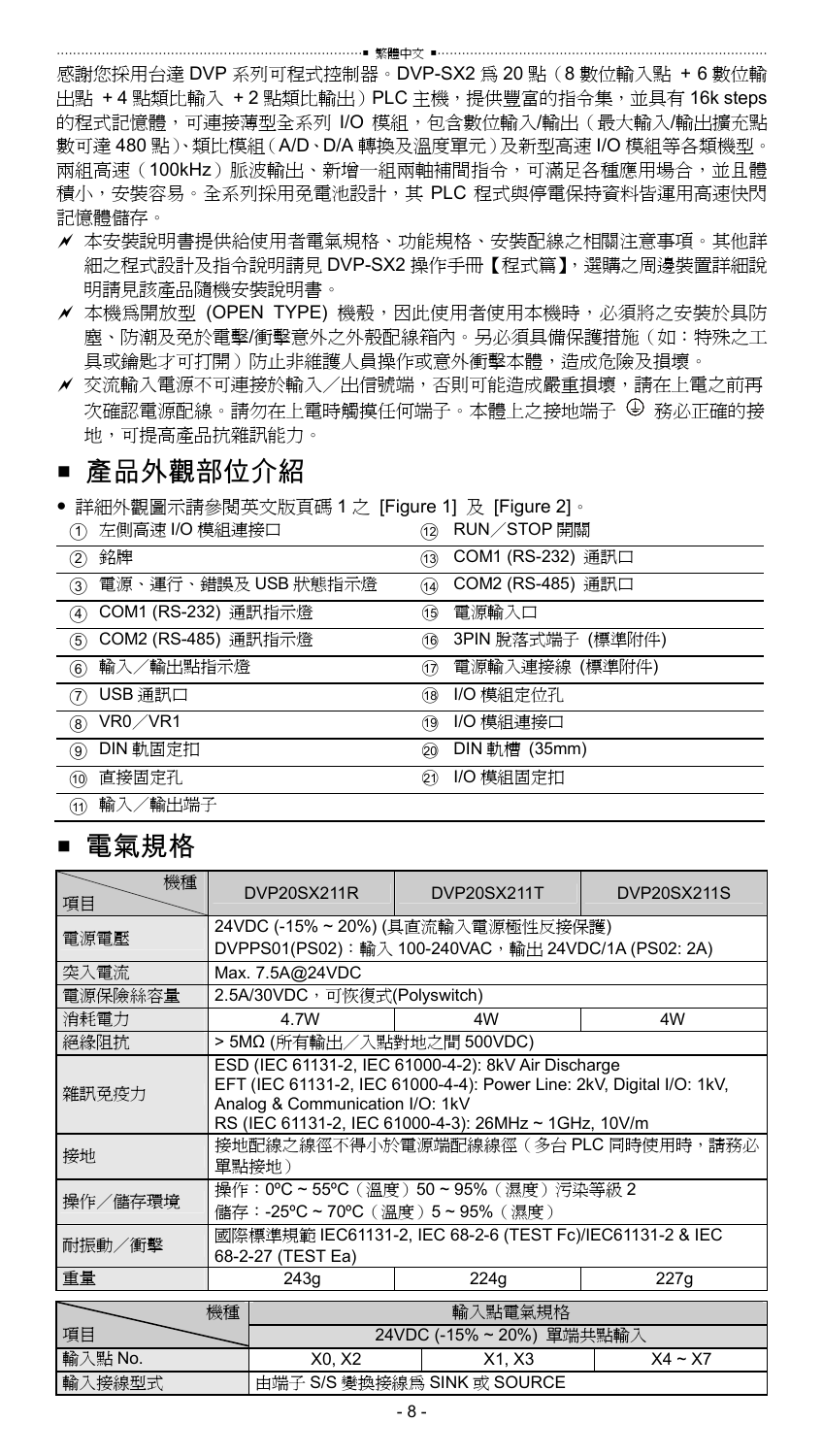|              | 機種                          | 輸入點電氣規格                                                |  |  |  |  |
|--------------|-----------------------------|--------------------------------------------------------|--|--|--|--|
| 項目           |                             | 24VDC (-15%~20%) 單端共點輸入                                |  |  |  |  |
| 輸入信號電壓(±10%) |                             | 24VDC, 5mA                                             |  |  |  |  |
| 輸入點阻抗        |                             | 4.7K Ohm                                               |  |  |  |  |
| 動作位准         | $Off \rightarrow On$        | >15VDC                                                 |  |  |  |  |
|              | $On \rightarrow \text{Off}$ | $<$ 5VDC                                               |  |  |  |  |
| 反應時間         | $Off \rightarrow On$        | $< 2.5$ us<br>< 20 <sub>us</sub><br>< 10 <sub>us</sub> |  |  |  |  |
| 雜訊抑制         | $On \rightarrow \text{Off}$ | < 50 <sub>us</sub><br>< 20 <sub>us</sub><br>$<$ 5us    |  |  |  |  |
| 濾波時間         |                             | 由 D1020 可作 0~20 ms 的調整 (預設:10ms)                       |  |  |  |  |

|                    | 機種                          |                   | 輸出點電氣規格                                                |                   |          |
|--------------------|-----------------------------|-------------------|--------------------------------------------------------|-------------------|----------|
| 項目                 |                             | 繼電器               | 電晶體                                                    |                   |          |
| 輸出點 No.            |                             | $Y0 \sim Y5$      | Y1, Y3<br>Y0, Y2                                       |                   | Y4, Y5   |
| 最高交換頻率             |                             | 1Hz               | 100kHz                                                 | 10kHz             | 1kHz     |
| 電壓規格               |                             | 250VAC, < 30VDC   | $5 - 30VDC$ <sup>#1</sup>                              |                   |          |
| 電阻性<br>電流規格<br>電感性 |                             | 1.5A/1 點 (5A/COM) | SX211T: 0.5A/1 點 (3A/ZP)<br>SX211S: 0.3A/1 點 (1.8A/UP) |                   |          |
|                    |                             | ĦΖ                | 15W (30VDC)                                            |                   |          |
| 燈泡                 |                             | 20WDC/100WAC      | 2.5W (30VDC)                                           |                   |          |
| 反應時間               | $Off \rightarrow On$        | 約10 ms            | 2 <sub>µ</sub> s                                       | 20 <sub>µ</sub> s | $100µ$ s |
|                    | $On \rightarrow \text{Off}$ |                   | $3µ$ s                                                 | $30u$ s           | $100µ$ s |

#1: DVP20SX211T: UP, ZP 必須外加輔助電源 24VDC (-15% ~ +20%), 額定消耗約 3mA/點。 DVP20SX211S: UP, ZP 必須外加輔助電源 5~30VDC, 額定消耗約 5mA/點。

#2:生命週期曲線圖請參閱英文版[Figure 3]。

### **AD/DA** 規格

| 項<br>Е       | (A/D)<br>類比輸入                   |                                 |                           | (D/A)<br>類比輪出        |                     |                     |
|--------------|---------------------------------|---------------------------------|---------------------------|----------------------|---------------------|---------------------|
|              | 電壓輸入                            |                                 | 電流輸入                      | 電壓輸出                 |                     | 電流輸出                |
| 輸出範圍<br>類比輸入 | ±10V                            | ±20mA                           | $4 \sim 20 mA^{*1}$       | ±10V                 | $0 \sim 20$ mA      | $4 \sim 20 mA^{#1}$ |
| 數位轉換範圍       | ±2,000                          | ±2,000                          | $0 - +2.000$              | ±2,000               | $0 - +4.000$        | $0 - +4.000$        |
| 解析度 #2       |                                 |                                 |                           | 12-bit               |                     |                     |
| 輸入阻抗         | $>1M\Omega$                     |                                 | 250 Ω                     |                      |                     |                     |
| 輸出阻抗         |                                 |                                 |                           | $0.5\Omega$ or lower |                     |                     |
| 容許負載阻抗       |                                 |                                 |                           | > 5K <sub>Ω</sub>    |                     | $< 500\Omega$       |
| 總和精密度        | 非線性精度:±1%在整個溫度範圍內滿刻度時           |                                 |                           |                      |                     |                     |
|              |                                 |                                 | 最大誤差:±1%在滿刻度 20mA 及+10V 時 |                      |                     |                     |
| 回應時間         |                                 | 2ms (可由 D1118 設定) <sup>#3</sup> |                           |                      | $2ms$ <sup>#4</sup> |                     |
| 絕對輸入範圍       | ±15V                            |                                 | ±32mA                     | ۰                    |                     |                     |
| 數位資料格式       |                                 |                                 | 16 位 2 補數 (有效位 12 bits)   |                      |                     |                     |
| 平均功能         | 是 (由 D1062 設定) <sup>#5</sup>    |                                 |                           |                      |                     |                     |
| 隔離方式         | 數位及類比電路間未隔離                     |                                 |                           |                      |                     |                     |
| 保護           | 電壓輸出有短路保護但須注意長時間短路仍有可能造成內部線路損壞, |                                 |                           |                      |                     |                     |
|              | 電流輸出可開路。                        |                                 |                           |                      |                     |                     |

#1:詳細資訊請參考 D1115 說明。

#2:解析度計算

| 類比電壓輸           | 類比電流輸             | 厭論出<br>土笛<br>類比 | 類比電流輸出            |
|-----------------|-------------------|-----------------|-------------------|
| 20 <sub>V</sub> | 40 <sub>m</sub> A | <b>20V</b>      | 20 <sub>m</sub> A |
| '5m\            | 10uA              | '5m\            | (5µA              |
| 4000            | 000               | 4000            | 4000              |

#3:當掃描週期大於 2ms 或設定值時,以掃描週期為主。

#4:當掃描週期大於 2ms 時,以掃描週期為主。

#5:當平均次數 D1062 為 1 時,即是讀取現在值。

### 輸入/輸出配置

| 機種       | 單元<br>輸 |                        | 輸出單元 |          | 配置<br>I/O |      |
|----------|---------|------------------------|------|----------|-----------|------|
|          | 點數      | 形式                     | 點數   | 形式       | 繼電器       | 雷晶體  |
| 20SX211R |         |                        |      | 繼電器      | 請參閱英      | 請參閱英 |
| 20SX211T | 8       | 直流<br>(Sink or Source) | 6    | 電晶體(NPN) | 文版圖示      | 文版圖示 |
| 20SX211S |         |                        |      | 電晶體(PNP) |           |      |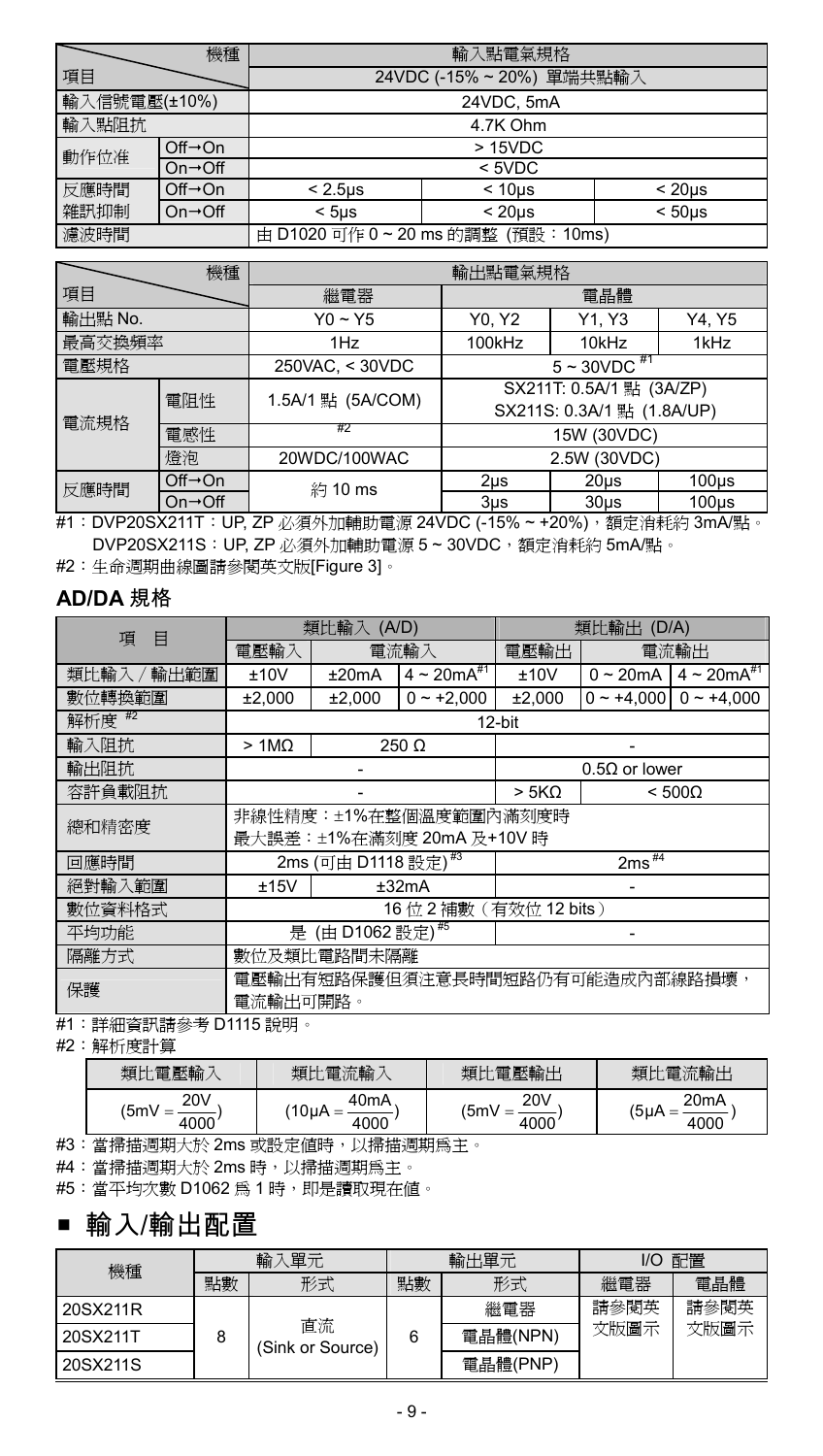| 機種           | 單元<br>輸 |      | 輸出單元 |         | 配置<br>1/C            |                  |
|--------------|---------|------|------|---------|----------------------|------------------|
|              | 點數      | 形式   | 點數   | 形式<br>w | 180 98<br>5096<br>电命 | 12-44<br>雷<br>温體 |
| 20SX211R/T/S |         | 類比輸入 |      | 類比輸出    |                      |                  |

### ■ 產品尺寸與安裝方式

產品尺寸圖請參閱英文版頁碼 3 之 [Figure 4], 單位: mm。

PLC 在安裝時,請裝配於封閉式之控制箱內,其周圍應保持一定之空間,以確保 PLC 散 熱功能正常,請參閱英文版頁碼 3 之[Figure 5]。

- 直接鎖螺絲方式:請依產品外型尺寸並使用 M4 螺絲。
- DIN 鋁軌之安裝方法:適用於 35mm 之 DIN 鋁軌。在將主機掛上鋁軌時,請先將主機 (或 I/O 模組)下方之固定塑膠片,以一字形起子插入凹槽並向外撐開拉出(請參閱英 文版頁碼 4 之[Figure 5]),再將主機(或 I/O 模組)掛上鋁軌,之後將固定塑膠片壓扣 回去即可。欲取下主機時,同樣以一字形起子先將固定塑膠片撐開,再將主機以往外向 上的方式取出即可。該固定機構塑膠片為保持型,因此撐開後便不會彈回去。

### ■ 配線端子

- 1. 輸出/入配線端請使用 22-16AWG (1.5mm) 單蕊課線或多蕊線,端子規格如頁碼 3 之圖 示。PLC 端子鏍絲扭力為 1.90 kg-cm (1.65 in-lbs)。只能使用 60/75°C 的銅導線。
- 2. 空端子請勿配線。輸入點信號線與輸出點等動力線請勿置於同一線糟內。
- 3. 鎖鏍絲及配線時請避免微小的金屬導體掉入 PLC 內部,並在配線完成後,將位於 PLC 上方散熱孔位置的防異物掉入之貼紙撕去,以保持散熱良好。

#### 電源端

DVP-SX2 機種為直流電源輸入,在使用上應注意下列事項:

 $\Omega$   $\pi$   $\in$   $\mathbb{R}$   $\in$   $\mathbb{R}$   $\in$   $\mathbb{R}$   $\in$   $\mathbb{R}$   $\in$   $\mathbb{R}$   $\in$   $\mathbb{R}$   $\in$   $\mathbb{R}$   $\in$   $\mathbb{R}$   $\in$   $\mathbb{R}$   $\in$   $\mathbb{R}$   $\in$   $\mathbb{R}$   $\in$   $\mathbb{R}$   $\in$   $\mathbb{R}$   $\in$   $\mathbb{R}$   $\in$   $\mathbb{R}$ 

- 1. 電源請接於 24VDC及 0V 兩端,雷源範圍為 20.4~28.8VDC,當電源電壓低於 20.4VDC 時,PLC 會停止運轉,輸出全部 Off,ERROR LED 快速閃爍。
- 2. 當停電時間低於 10ms 時, PLC 不受影響繼續運轉,當停電時間過長或電源電壓下降 將使 PLC 停止運轉,輸出全部 Off,當電源恢復正常時,PLC 亦自動回復運轉。(PLC 內部具停電保持的輔助繼電器及暫存器,使用者在規劃程式設計時應特別注意使用。)

### ◆ 安全配線回路

由於 DVP-SX2 的電源為 DC Only 的機種,因此可搭配台達之電源供應模組 (DVPPS01/DVPPS02) 提供電源給 DVP-SX2。為保護 DVPPS01/DVPPS02,建議可在 電源的輸入回路端配置如下的保護回路,配置圖請參閱英文版頁碼 4 之[Figure 6]所示:

| √1/ 父流电源恍應 · 100 <sup>~</sup> Z40VAC, 30/60HZ | (4) 脚踏奋                |
|-----------------------------------------------|------------------------|
| (3)緊急停止:為預防突發狀況發生,設置緊急停止按鈕,可在狀況發生時,切斷系統電源。    |                        |
| (4) 電源指示燈                                     | (5)交流電源負載              |
| 6 電源回路保護用保險絲 (2A)                             | (7) DVPPS01/DVPPS02 本體 |
| (8) 直流電源供應輸出:24VDC,500mA                      | ⑨ DVP PLC 本體           |
| 10 數位輸入/輸出模組                                  |                        |

### ◆ 輸入點之配線

輸入點之入力信號為直流電源 DC 輸入型式,共有兩種接法:SINK 及 SOURCE,其定義 與輸入點回路等效電路配線圖,請參閱英文版頁碼 4~5 之[Figure 7]及[Figure 8]。

#### 輸出點之配線

- 1. DVP-SX2 系列 PLC 輸出模組共有三種:繼電器、電晶體-NPN 與電晶體-PNP。輸出 端在實際配線時,應特別注意共用端的連接。
- 2. 繼電器機種輸出端 Y0、Y1、Y2 用 C0 共同端,Y3、Y4、Y5 用 C1 共同端,請參閱英 文版頁碼 5 之[Figure 9]。動作指示:當輸出點動作時,正面的該點指示燈亮。
- 3. 電晶體(NPN)機種輸出端 Y0 ~Y5 用 UP、ZP 共同端,請參閱英文版頁碼 5 之[Figure 10a]。雷晶體(PNP)機種輸出端 Y0~Y5 用 UP、ZP 共同端,請參閱英文版頁碼 5 之[Figure 10b]。
- 4. 隔離回路:PLC 內部回路與輸入模組之間使用光耦合器作信號隔離。
- 繼電器輸出回路配線 詳細配線圖請參閱英文版頁碼 5 之 [Figure 11] ~ [Figure 13]。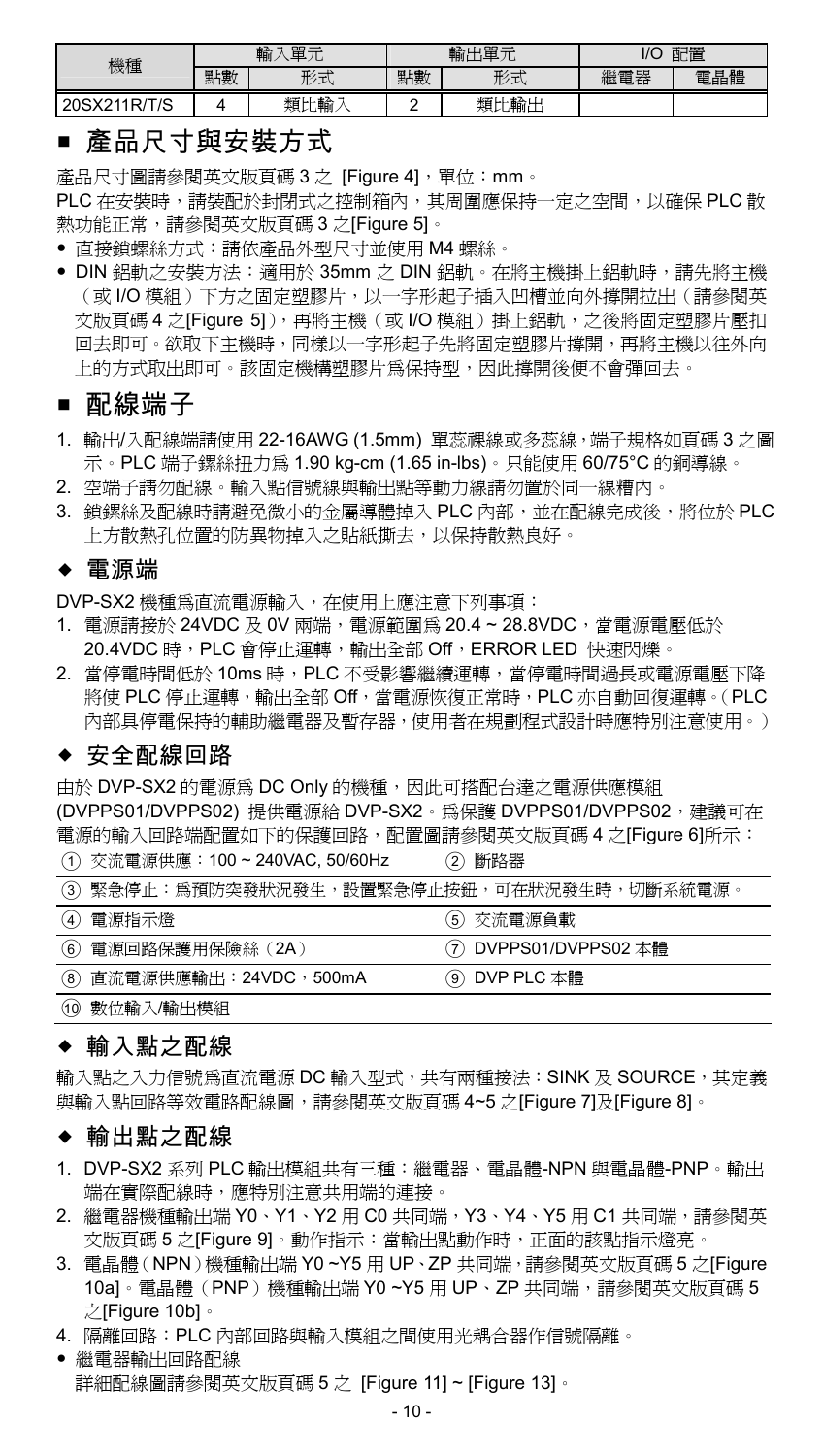| (1)              | 直流電源供給                               | $\left( 2\right)$                              | 緊急停止:使用外部開關                                                                                              |  |
|------------------|--------------------------------------|------------------------------------------------|----------------------------------------------------------------------------------------------------------|--|
| 3.               |                                      |                                                | 保險絲:使用 5~10A 的保險絲容量於輸出接點的共用點,保護輸出點回路                                                                     |  |
| $\circledast$    | 突波吸收二極體:可增加接點壽命。<br>5 之[Figure 12b]) |                                                | 1. DC 負載電源之二極體抑制:功率較小時使用(請參閱英文版頁碼 5 之[Figure 12a])<br>2. DC 負載電源之二極體+Zener 抑制:大功率且 On/Off 頻繁時使用(請參閱英文版頁碼 |  |
| (5)              | 白熾燈 (電阻性負載)                          | (6)                                            | 交流電源供給                                                                                                   |  |
| ຈ                |                                      |                                                | 互斥輸出:例如,將 Y3 與 Y4 用以控制對應馬達的正轉及反轉,使外部電路形成互鎖,配<br>合 PLC 內部程式,確保任何異常突發狀況發生時,均有安全的保護措施。                      |  |
| (8)              |                                      |                                                | 突波吸收器:可減少交流負載上的雜訊(請參閱英文版頁碼5之[Figure 13])                                                                 |  |
|                  | 電晶體輸出回路配線                            | 詳細配線圖請參閱英文版頁碼 6 之 [Figure 14a] ~ [Figure 15b]。 |                                                                                                          |  |
| 1                | 直流電源供應                               | 緊急停止<br>$\rm(2)$                               | 電路回路保護用保險絲<br>(3)                                                                                        |  |
| $\left(4\right)$ | 突波吸收二極體:可增加接點壽命。                     |                                                |                                                                                                          |  |
| 1.<br>2.         | 6 之[Figure 15b])                     |                                                | DC 負載電源之二極體抑制:功率較小時使用(請參閱英文版頁碼 6 之[Figure 15a])<br>DC 負載電源之二極體+Zener 抑制:大功率且 On/Off 頻繁時使用 ( 請參閱英文版頁碼     |  |
| (5)              |                                      |                                                | - 互斥輸出:例如,將 Y3 與 Y4 用以控制對應馬達的正轉及反轉,使外部電路形成互鎖,配<br>合 PLC 內部程式,確保任何異常突發狀況發生時,均有安全的保護措施。                    |  |

### ◆ A/D 與 D/A 外部配線

詳細配線圖請參閱英文版頁碼 7 之 [Figure 16] ~ [Figure 18]。

| 電壓輸入<br>$\left( 1\right)$ | 電流輸入<br>2)         |
|---------------------------|--------------------|
| ③ 接至電源模組之→端               | 隔離線<br>4)          |
| (5) 第三種接地 (接地阻坑 100Ω以下)   | 雷壓輸出<br>6)         |
| (7)<br>電流輸出               | ⑧ 交流馬達驅動器、記錄器、比例閥… |

註:如果連接電流訊號時,V+ 及 I+ 端子請務必短路。

### **RS-485** 建議接線

詳細接線圖請參閱英文版頁碼 7 之[Figure 19]。

○<sup>1</sup> 主站 ○<sup>2</sup> 從站

**(3) 終端電阻 (4) 遮蔽線** 附註:1. 終端電阻建議連接於主站及最後一台從站上,且其電阻值建議為 120。

2. 為確保連線品質,線材建議使用具有雙層遮蔽線之通訊雙絞線(20AWG)。

3. 當兩個系統內部地準位存在壓降,可透過連接 SG (Signal Ground) 讓地準位等電位, 使通訊更加穩定。

### ■ 萬年曆的精度(秒 / 月)

| 溫度 (°C/°F)                        | 0/32   |  |  |  |  |  |
|-----------------------------------|--------|--|--|--|--|--|
|                                   | $-117$ |  |  |  |  |  |
| 苗左庭店爱瓜+地租日· 、国 /度士+砂吃+11/2.00 N L |        |  |  |  |  |  |

萬年曆停電保持時間:一週(僅支援版本 V2.00 以上)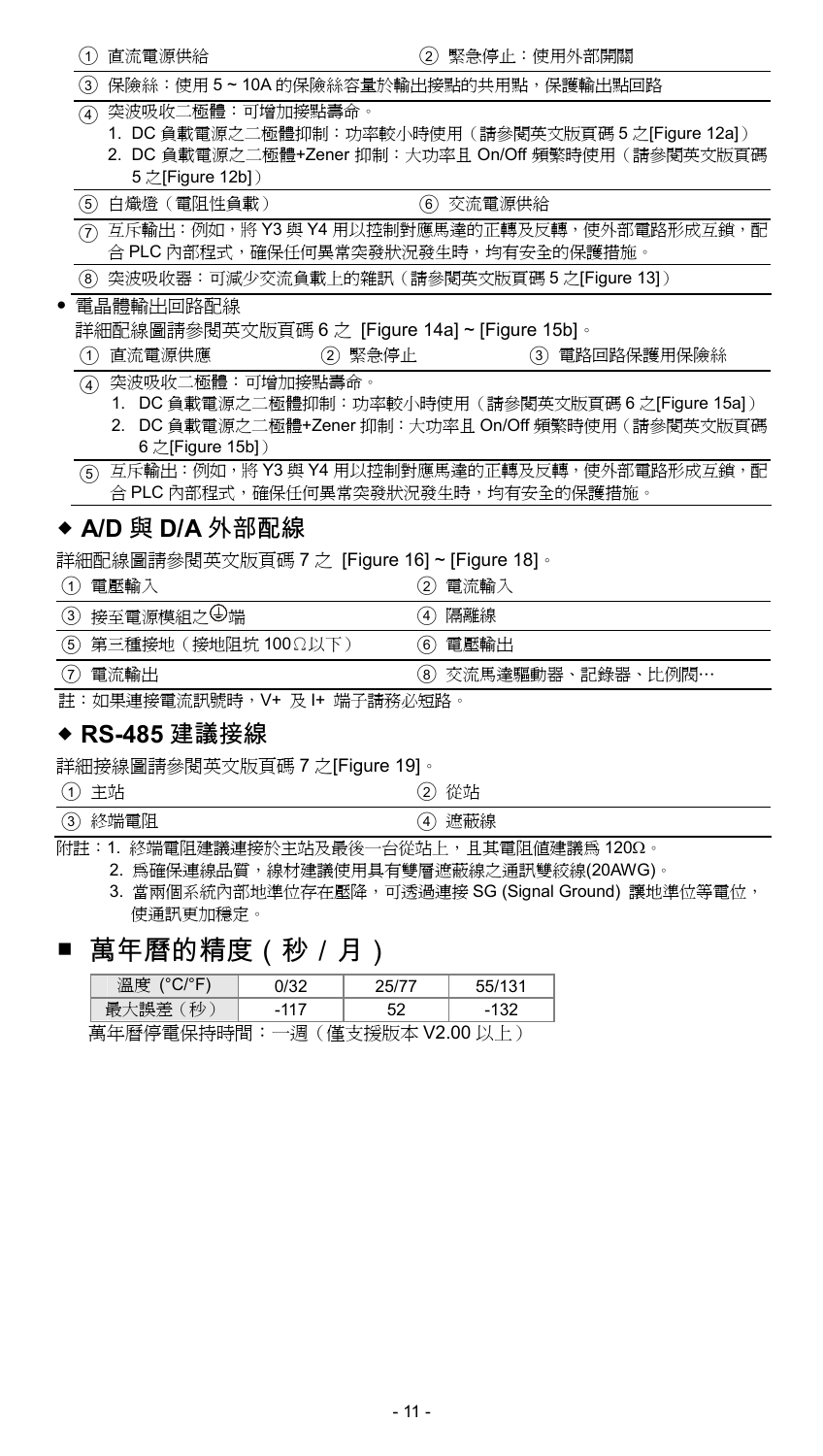感谢您采用台达 DVP 系列可编程控制器。DVP-SX2 为 20 点(8 数字量输入点 + 6 数字 量输出点 +4 模拟量输入 +2 模拟量输出)LC 主机,提供丰富的指令集,并具有 16k steps 的程序内存,可连接 SS/SA/SX/SC/SV 全系列 I/O 模块,包含数字量输入/输出(最大输 入 / 输出扩展点数可达 480 点)、模拟量模块(A/D、D/A 转换及温度单元)及新型高速 I/O 模块等各类机型。四组高速(100kHz)脉冲输出、新增一组两轴插补指令,可满足各 种应用场合,并且体积小,安装容易。全系列采用免电池设计,其 PLC 程序与停电保持 数据皆运用高速闪存储存。

- 本安装说明书提供给使用者电气规格、功能规格、安装配线的相关注意事项。其它详 细的程序设计及指令说明请见 DVP-SX2 操作手册【程序篇】,选购的周边装置详细说 明请见该产品随机安装说明书。
- 本机为开放型 (OPEN TYPE) 机种,因此使用者使用本机时,必须将的安装于具防尘、 防潮及免于电击/冲击意外的外壳配线箱内。另必须具备保护措施(如:特殊的工具 或钥匙才可打开)防止非维护人员操作或意外冲击本体,造成危险及损坏。
- 交流输入电源不可连接于输入/出信号端,否则可能造成严重损坏,请在上电的前再 次确认电源配线。请勿在上电时触摸任何端子。本体上的接地端子 9 务必正确的接 地,可提高产品抗干扰能力。

### ■ 產品外觀部位介紹

● 详细外观图示请参阅英文版页码 1 之 [Figure 1] 及 [Figure 2]。

| 左侧高速 I/O 模块连接口      | RUN / STOP 开关     |
|---------------------|-------------------|
| n                   | 12                |
| 铭牌                  | COM1(RS-232) 通讯口  |
| $\circled{2}$       | (13)              |
| 电源、运行、错误及 USB 状态指示灯 | COM2(RS-485) 通讯口  |
| ③                   | 14)               |
| COM1(RS-232) 通讯指示灯  | 电源输入口             |
| $\left(4\right)$    | 46                |
| COM2(RS-485) 通讯指示灯  | 3PIN 脱落式端子 (标准附件) |
| 5)                  | 16                |
| 输入 / 输出点指示灯         | 电源输入连接线 (标准附件)    |
| $\widehat{6}$       | 177               |
| USB 通讯口             | I/O 模块定位孔         |
| 7                   | 18                |
| VR0 / VR1           | I/O 模块连接口         |
| $\circledR$         | 19                |
| DIN 轨固定扣            | DIN 轨槽 (35mm)     |
| ଭ                   | 20                |
| 直接固定孔               | I/O 模块固定扣         |
| (10)                | éî)               |
| 输入 / 输出端子<br>M)     |                   |

### ■ 雷氣規格

| 机种<br>项目  |                                                                                | DVP20SX211R                                                                                                                                                                                                            | DVP20SX211T                                          | DVP20SX211S |  |  |
|-----------|--------------------------------------------------------------------------------|------------------------------------------------------------------------------------------------------------------------------------------------------------------------------------------------------------------------|------------------------------------------------------|-------------|--|--|
| 电源电压      |                                                                                | 24VDC (-15% ~ 20%) (具直流输入电源极性反接保护)                                                                                                                                                                                     |                                                      |             |  |  |
|           |                                                                                |                                                                                                                                                                                                                        | DVPPS01(PS02): 输入 100-240VAC, 输出 24VDC/1A (PS02: 2A) |             |  |  |
| 突入电流      |                                                                                | Max. 7.5A@24VDC                                                                                                                                                                                                        |                                                      |             |  |  |
| 电源保险丝容量   |                                                                                | 2.5A/30VDC, 可恢复式 (Polyswitch)                                                                                                                                                                                          |                                                      |             |  |  |
| 消耗电力      |                                                                                | 4.7W                                                                                                                                                                                                                   | 4W                                                   | 4W          |  |  |
| 绝缘阻抗      |                                                                                | > 5MΩ (所有输出 / 入点对地之间 500VDC)                                                                                                                                                                                           |                                                      |             |  |  |
| 干扰免疫力     |                                                                                | ESD (IEC 61131-2, IEC 61000-4-2): 8kV Air Discharge<br>EFT (IEC 61131-2, IEC 61000-4-4): Power Line: 2kV, Digital I/O: 1kV,<br>Analog & Communication I/O: 1kV<br>RS (IEC 61131-2, IEC 61000-4-3): 26MHz ~ 1GHz, 10V/m |                                                      |             |  |  |
| 接地        |                                                                                | 接地配线的线径不得小于电源端配线线径(多台 PLC 同时使用时, 请务必<br>单点接地)                                                                                                                                                                          |                                                      |             |  |  |
| 操作 / 储存环境 | 操作: 0°C ~ 55°C (温度) 50 ~ 95% (湿度) 污染等级 2<br>储存: -25°C ~ 70°C (温度) 5 ~ 95% (湿度) |                                                                                                                                                                                                                        |                                                      |             |  |  |
| 耐振动 / 冲击  | 国际标准规范 IEC61131-2, IEC 68-2-6 (TEST Fc)/IEC61131-2 & IEC<br>68-2-27 (TEST Ea)  |                                                                                                                                                                                                                        |                                                      |             |  |  |
| 重量        | 227g<br>243q<br>224g                                                           |                                                                                                                                                                                                                        |                                                      |             |  |  |
|           | 输入点电气规格<br>机种                                                                  |                                                                                                                                                                                                                        |                                                      |             |  |  |
| 项目        |                                                                                |                                                                                                                                                                                                                        |                                                      |             |  |  |
|           | 24VDC (-15%~20%) 单端共点输入                                                        |                                                                                                                                                                                                                        |                                                      |             |  |  |
| 输入点 No.   |                                                                                | X0. X2<br>X1. X3<br>$X4 - X7$                                                                                                                                                                                          |                                                      |             |  |  |
| 输入接线型式    |                                                                                | 由端子 S/S 变换接线为漏型或源型                                                                                                                                                                                                     |                                                      |             |  |  |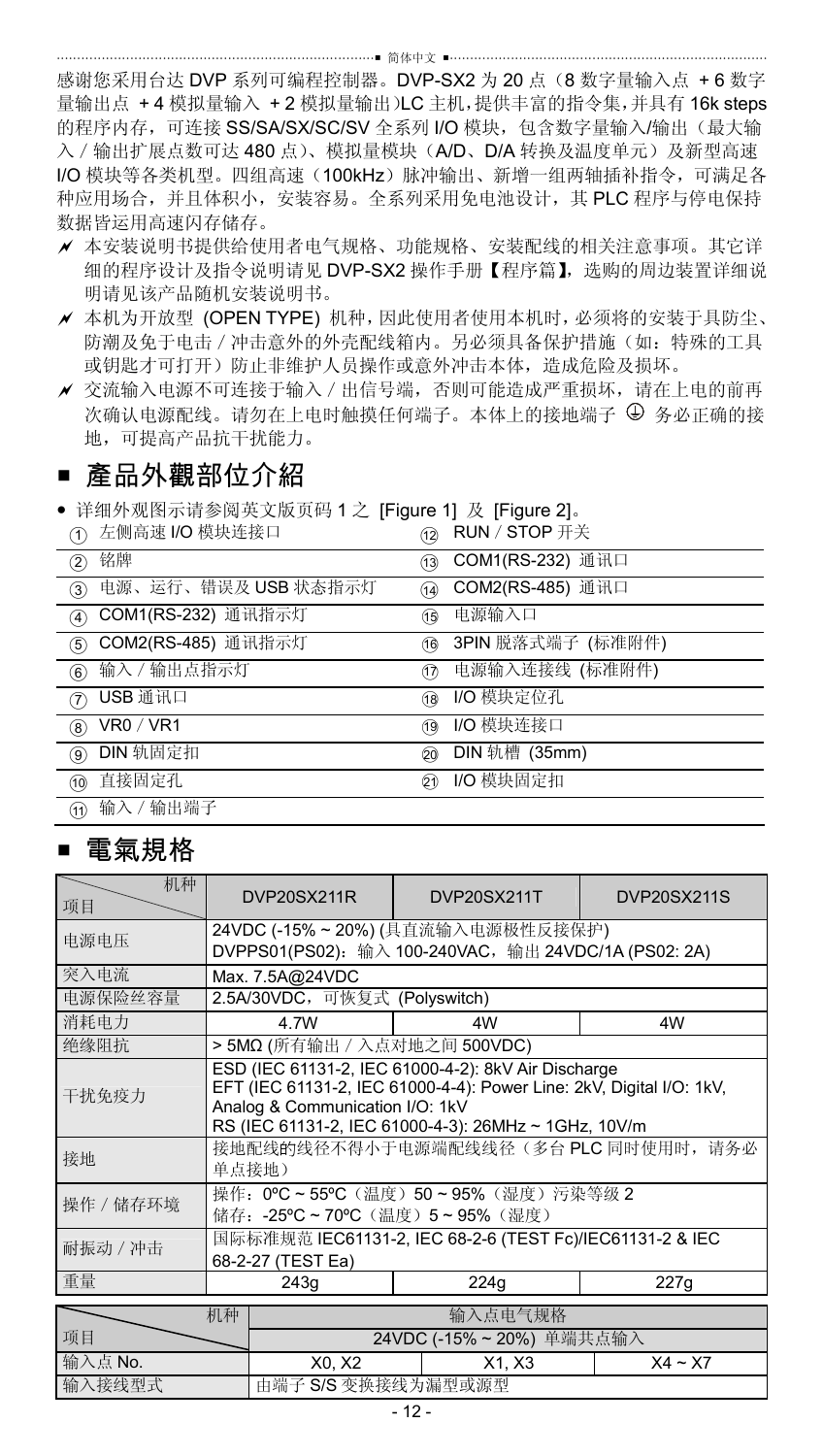|                                           | 机种                           | 输入点电气规格                              |           |              |  |
|-------------------------------------------|------------------------------|--------------------------------------|-----------|--------------|--|
| 项目                                        |                              | 24VDC (-15%~20%) 单端共点输入              |           |              |  |
| 输入信号电压(±10%)                              |                              | 24VDC, 5mA                           |           |              |  |
| 输入阻抗                                      |                              | 4.7K Ohm                             |           |              |  |
| 动作临界点                                     | $Off \rightarrow On$         | >15VDC                               |           |              |  |
|                                           | $On \rightarrow \bigcirc ff$ |                                      | $<$ 5VDC  |              |  |
| 反应时间                                      | $Off \rightarrow On$         | $< 2.5$ us                           | $< 10µ$ s | $< 20 \mu s$ |  |
| 干扰抑制                                      | $On \rightarrow \text{Off}$  | $< 20 \mu s$<br>$< 50µ$ s<br>$<$ 5us |           |              |  |
| 滤波时间<br>由 D1020 可作 0~20 ms 的调整 (预设: 10ms) |                              |                                      |           |              |  |

|             | 机种                           |                   | 输出点电气规格                                                |                   |          |
|-------------|------------------------------|-------------------|--------------------------------------------------------|-------------------|----------|
| 项目          |                              | 继电器               | 晶体管                                                    |                   |          |
| 输出点 No.     |                              | $Y0 - Y5$         | Y1, Y3<br>Y0, Y2<br>Y4, Y5                             |                   |          |
| 最高交换频率      |                              | 1Hz               | 100kHz<br>1kHz<br>10kHz                                |                   |          |
| 电压规格        |                              | 250VAC, < 30VDC   | $5 - 30VDC$ #1                                         |                   |          |
| 电阻性<br>电流规格 |                              | 1.5A/1 点 (5A/COM) | SX211T: 0.5A/1 点 (3A/ZP)<br>SX211S: 0.3A/1 点 (1.8A/UP) |                   |          |
| 电感性         |                              | #2                | 15W (30VDC)                                            |                   |          |
| 灯泡          |                              | 20WDC/100WAC      | 2.5W (30VDC)                                           |                   |          |
| 反应时间        | $Off \rightarrow On$         | 约 10 ms           | 2 <sub>µ</sub> s                                       | 20 <sub>µ</sub> s | $100µ$ s |
|             | $On \rightarrow \bigcirc ff$ |                   | $3µ$ s                                                 | $30µ$ s           | $100µ$ s |

#1: DVP20SX211T: UP, ZP 必须外加辅助电源 24VDC (-15% ~ +20%), 额定消耗约 3mA/点。 DVP20SX211S: UP, ZP 必须外加辅助电源 5~30VDC, 额定消耗约 5mA/点。

#2:生命周期曲线图请参阅英文版[Figure 3]。

#### **A/D** 与 **D/A** 规格

| 项<br>目           | 模拟量输入 (A/D)            |                                 |                                 | 模拟量输出 (D/A)          |                |                                 |  |
|------------------|------------------------|---------------------------------|---------------------------------|----------------------|----------------|---------------------------------|--|
|                  | 电压输入                   |                                 | 电流输入                            | 电压输出                 |                | 电流输出                            |  |
| 模拟量输入 / 输出<br>范围 | ±10V                   | $4 \sim 20 mA^{*1}$<br>±20mA    |                                 | ±10V                 | $0 \sim 20$ mA | $4 \sim 20 mA^{#1}$             |  |
| 数字转换范围           | ±2,000                 | $0 - +2.000$<br>±2,000          |                                 | ±2,000               |                | $0 \sim +4.000$ 0 $\sim +4.000$ |  |
| 分辨率 #2           |                        |                                 |                                 | 12-bit               |                |                                 |  |
| 输入阻抗             | 250 Ω<br>$>1M\Omega$   |                                 |                                 |                      |                |                                 |  |
| 输出阻抗             |                        |                                 |                                 | $0.5\Omega$ or lower |                |                                 |  |
| 允许负载阻抗           |                        |                                 |                                 | > 5K <sub>Ω</sub>    |                | $< 500\Omega$                   |  |
| 总和               | 非线性精度: ±1%在整个温度范围内满刻度时 |                                 |                                 |                      |                |                                 |  |
| 精密度              |                        |                                 | 最大误差: ±1%在满刻度 20mA 及+10V 时      |                      |                |                                 |  |
| 响应时间             |                        | 2ms (可由 D1118 设定) <sup>#3</sup> |                                 |                      | $2ms^{44}$     |                                 |  |
| 绝对输入范围           | ±15V                   |                                 | ±32mA                           |                      |                |                                 |  |
| 数字数据格式           |                        |                                 | 16位2补码                          | (有效位 12 bits)        |                |                                 |  |
| 平均功能             | 是 (由 D1062 设定)#5       |                                 |                                 |                      |                |                                 |  |
| 隔离方式             |                        | 数字及模拟电路间未隔离                     |                                 |                      |                |                                 |  |
| 保护               |                        |                                 | 电压输出有短路保护但须注意长时间短路仍有可能造成内部线路损坏, |                      |                |                                 |  |
|                  | 电流输出可开路。               |                                 |                                 |                      |                |                                 |  |

#1:详细信息请参考 D1115 说明。

#2:分辨率计算

| 模拟<br>压输<br>ЧU.<br>ПH<br>物 | 电流输<br>*输、<br>桓扣<br>$\wedge$<br>ïш | 压输出<br>Ħ<br>铺<br>ĩп<br>マカミイレー | 输电流输出<br>桓扣<br>THE        |
|----------------------------|------------------------------------|-------------------------------|---------------------------|
| 20V<br>5mV<br>4000         | 40 <sub>m</sub> A<br>(10.0<br>000  | 20V<br>5m\<br>4000            | 20 <sub>m</sub> A<br>(5uA |

#3:当扫描周期大于 2ms 或设定值时, 以扫描周期为主。

#4:当扫描周期大于 2ms 时,以扫描周期为主。

#5:当平均次数 D1062 为 1 时,即读取现在值。

### 輸入/輸出配置

| 机种       |    | 输入单元    |    | 输出单元     | I/O   | 配置    |
|----------|----|---------|----|----------|-------|-------|
|          | 点数 | 形式      | 点数 | 形式       | 继电器   | 晶体管   |
| 20SX211R |    | 直流      |    | 继电器      | 请参阅英文 | 请参阅英文 |
| 20SX211T | 8  | (漏型或源型) | 6  | 晶体管(NPN) | 版图示   | 版图示   |
| 20SX211S |    |         |    | 晶体管(PNP) |       |       |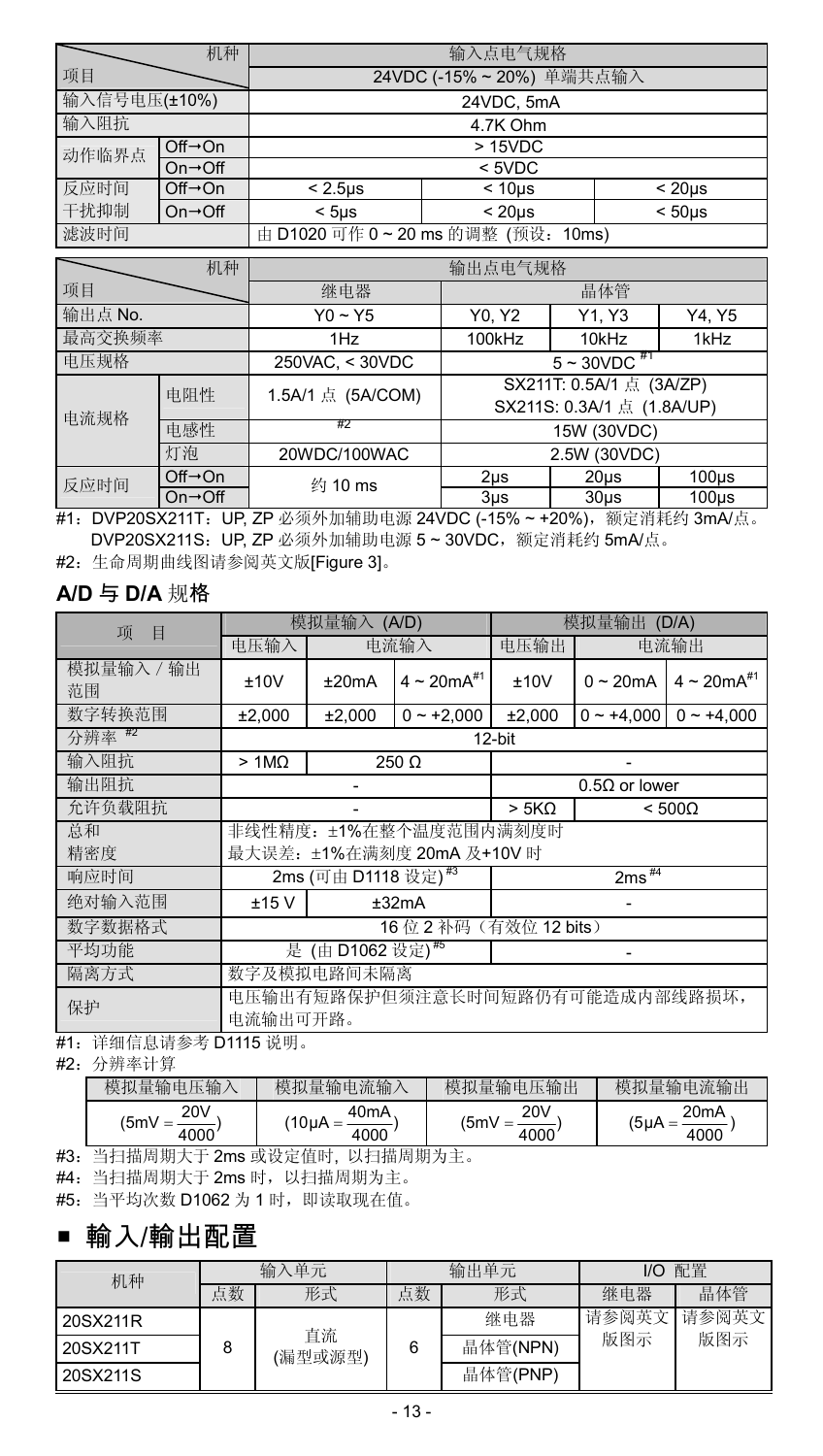| 机种           | 入单元<br>输 |       | 输出单元 |       | 配置<br>1/O |     |
|--------------|----------|-------|------|-------|-----------|-----|
|              | 点数       | 形式    | 点数   | 形式    | 继电器       | 晶体管 |
| 20SX211R/T/S |          | 模拟量输入 | ÷    | 模拟量输出 |           |     |

### ■ 產品尺寸與安裝方式

产品尺寸图请参阅英文版页码 3 之 [Figure 4],单位:mm。

PLC 在安装时,请装配于封闭式的控制箱内,其周围应保持一定的空间,以确保 PLC 散 热功能正常,请参阅英文版页码 3 的[Figure 5]。

- 直接锁镙丝方式:请依产品外型尺寸并使用 M4 镙丝。
- DIN 铝轨的安装方法:适用于 35mm 的 DIN 铝轨。在将主机挂上铝轨时,请先将主机 (或 I/O 模块)下方的固定塑料片,以一字形起子插入凹槽并向外撑开拉出(请参阅英 文版页码 4 的[Figure 5]),再将主机(或 I/O 模块)挂上铝轨,之后将固定塑料片压扣 回去即可。欲取下主机时,同样以一字形起子先将固定塑料片撑开,再将主机以往外向 上的方式取出即可。该固定机构塑料片为保持型,因此撑开后便不会弹回去。

### ■ 配線端子

- 1. 输出/入配线端请使用 22-16AWG (1.5mm) 单蕊祼线或多蕊线,端子规格如页码 3 之图 示。PLC 端子镙丝扭力为 1.90 kg-cm (1.65 in-lbs)。只能使用 60/75°C 的铜导线。
- 2. 空端子请勿配线。输入点信号线与输出点等动力线请勿置于同一线糟内。
- 3. 锁镙丝及配线时请避免微小的金属导体掉入 PLC 内部,并在配线完成后,将位于 PLC 上方散热孔位置的防异物掉入的贴纸撕去,以保持散热良好。

#### 電源端

DVP-SX2 机种为直流电源输入,在使用上应注意下列事项:

- 1. 电源请接于 24VDC 及 0V 两端, 电源范围为 20.4VDC ~ 28.8VDC, 当电源电压低于 20.4VDC 时,PLC 会停止运行,输出全部 Off,ERROR LED 快速闪烁。
- 2. 当停电时间低于 10ms 时,PLC 不受影响继续运转,当停电时间过长或电源电压下降 将使 PLC 停止运转,输出全部 Off,当电源恢复正常时,PLC 亦自动回复运转。(PLC 内部具停电保持的辅助继电器及寄存器,使用者在规划程序设计时应特别注意使用。)

### ◆ 安全配線回路

由于 DVP-SX2 的电源为 DC Only 的机种,因此可搭配台达的电源供应模块

(DVPPS01/DVPPS02) 提供电源给 DVP-SX2。为保护 DVPPS01/DVPPS02,建议可在 电源的输入回路端配置如下的保护回路,配置图请参阅英文版页码 4 的[Figure 6]所示: ① 交流供应电源: 100 ~ 240VAC, 50/60Hz ② 断路器

|                            | (3) 紧急停止: 为预防突发状况发生, 设置紧急停止按钮, 可在状况发生时, 切断系统电源。 |
|----------------------------|-------------------------------------------------|
| (4) 电源指示灯                  | (5) 交流电源负载                                      |
| 6 电源回路保护用保险丝 (2A)          | (7) DVPPS01/DVPPS02 本体                          |
| (8) 直流供应电源输出: 24VDC, 500mA | ⑨ DVP PLC 本体                                    |
| (10 数字量输入/输出模块             |                                                 |

### ◆ 輸入點的配線

输入点的接入信号为直流电源 DC 输入, DC 型式共有两种接法:漏型及源型, 其定义与 输入点回路等效电路配线图,请参阅英文版页码 4~5 的[Figure 7]及[Figure 8]。

#### ◆ 輸出點的配線

- 1. DVP-SX2 系列 PLC 输出模块共有三种:继电器、晶体管-NPN 与晶体管-PNP。输出 端在实际配线时,应特别注意共享端的连接。
- 2. 继电器机种输出端 Y0、Y1、Y2 用 C0 共同端,Y3、Y4、Y5 用 C1 共同端,请参阅英 文版页码 5 之[Figure 9]。动作指示:当输出点动作时,正面的该点指示灯亮。
- 3. 晶体管(NPN)机种输出端 Y0~Y5 共享 UP、ZP 共同端,请参阅英文版页码 5 之[Figure 10a]。晶体管(PNP)机种输出端 Y0 ~Y5 用 UP、ZP 共同端,请参阅英文版页码 5 之[Figure 10b]。动作指示:当输出点动作时,正面的该点指示灯亮。
- 4. 隔离回路:PLC 内部回路与输入模块之间使用光耦合器作信号隔离。
- 继电器输出回路配线 详细配线图请参阅英文版页码 5 之 [Figure 11] ~ [Figure 13]。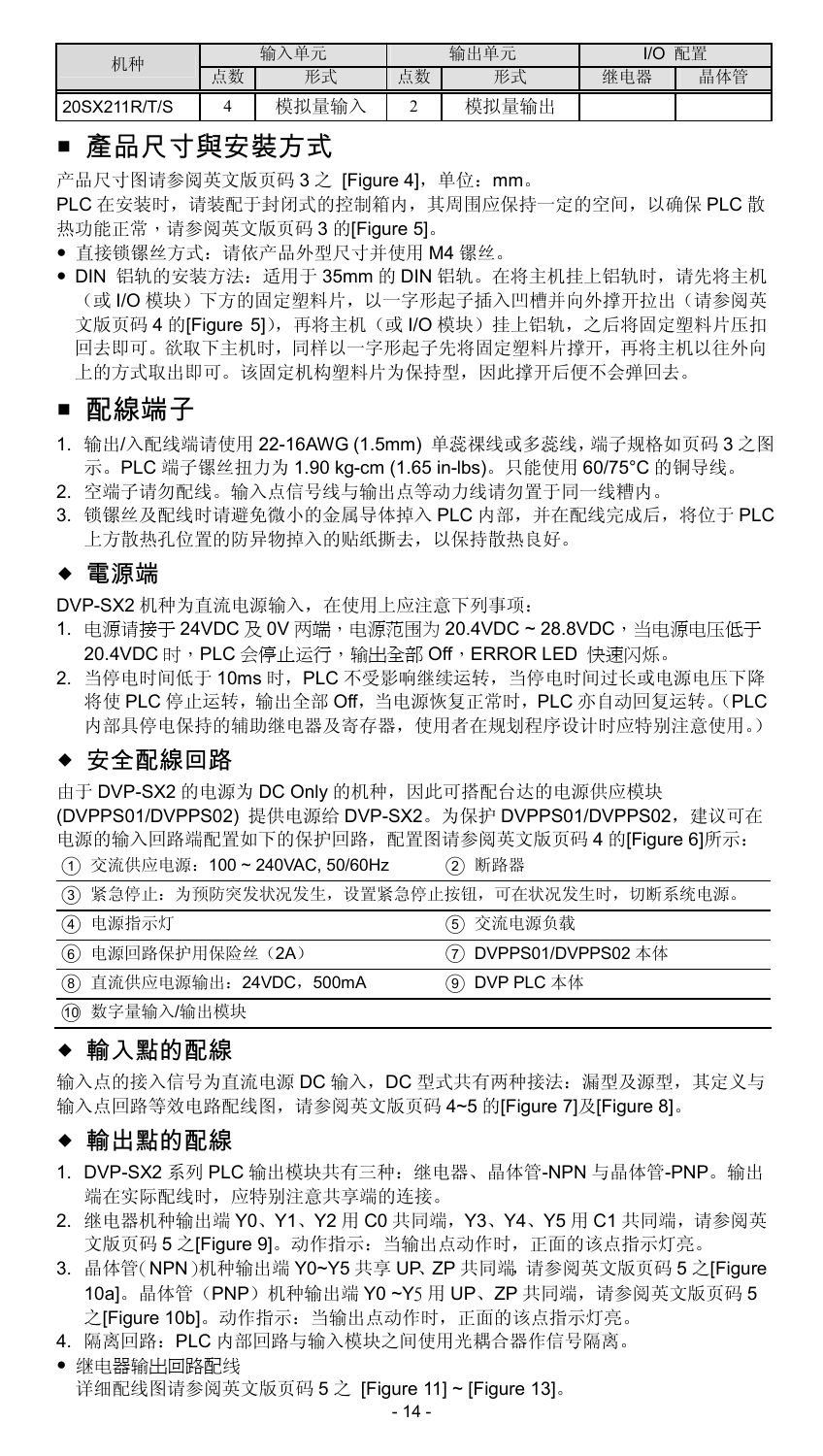| 直流电源供给 |  |  |  |  |
|--------|--|--|--|--|
|--------|--|--|--|--|

○<sup>3</sup> 保险丝:于输出接点的公共端使用容量 5 ~ 10A 的保险丝,保护输出点回路

- ○<sup>4</sup> 突波吸收二极管:可增加接点寿命。
	- 1. DC 负载电源的二极管抑制: 功率较小时使用(请参阅英文版页码 5 的[Figure 12a])
	- 2. DC 负载电源的二极管+Zener 抑制:大功率及 On/Off 频繁时使用(请参阅英文版页码 5 的[Figure 12b])。

| (5) 白炽灯 (电阻性负载)                                 | ⑥ 交流电源供给                                             |
|-------------------------------------------------|------------------------------------------------------|
| 合 PLC 内部程序, 确保任何异常突发状况发生时, 均有安全的保护措施。           | (ア) 互斥输出: 例如, 将 Y3 与 Y4 用于控制对应马达的正转及反转, 使外部电路形成互锁, 配 |
| (8) 突波吸收器: 可减少交流负载上的干扰(请参阅英文版页码 5 的[Figure 13]) |                                                      |
| 日传悠华山同映画座                                       |                                                      |

- 晶体管输出回路配线 详细配线图请参阅英文版页码 6 之 [Figure 14a] ~ [Figure 15b]。
- (1) 直流供应电源 (2) 紧急停止 (3) 电路回路保护用保险丝
	- 突波吸收二极管:可增加接点寿命。
		- 1. DC 负载电源之二极管抑制:功率较小时使用(请参阅英文版页码 6 之[Figure 15a])
		- 2. DC 负载电源之二极管+Zener 抑制: 大功率且 On/Off 频繁时使用(请参阅英文版页码  $6 \nightharpoonup$  [Figure 15b])

○<sup>5</sup> 互斥输出:例如,将 Y3 与 Y4 用以控制对应马达的正转及反转,使外部电路形成互锁,配 合 PLC 内部程序,确保任何异常突发状况发生时,均有安全的保护措施。

### ◆ A/D 与 D/A 外部配線

详细配线图请参阅英文版页码 7 之 [Figure 16] ~ [Figure 18]。

| (1)      | 电压输入                   | ② 电流输入               |  |
|----------|------------------------|----------------------|--|
|          | ③ 接至电源模块之→端            | ④ 隔离线                |  |
|          | (5) 第三种接地(接地阻坑 1000以下) | ⑥ 电压输出               |  |
| $\sigma$ | 电流输出                   | (8) 交流电机驱动器、记录器、比例阀… |  |
|          |                        |                      |  |

注:如果连接电流讯号时,V+ 及 I+ 端子请务必短路。

#### **RS-485** 建議接線

详细接线图请参阅英文版页码 7 的[Figure 19]。

(1) 主站 (2) 从站

| __                                  |                                    |
|-------------------------------------|------------------------------------|
| $\widehat{3}$<br>终端电阻<br>∼<br>_____ | 蔽线<br>屏<br>$\Lambda$<br>$\tilde{}$ |
|                                     |                                    |

附注:1. 终端电阻建议连接于主站及最后一台从站上,且其阻值建议为 120Ω。

2. 为确保联机质量,线材建议使用具有双层屏蔽线的通讯双绞线(20AWG)。

3. 当两个系统内部地准位存在压降,可透过连接 SG (Signal Ground) 让地准位等电位, 使通讯更加稳定。

### 萬年曆的精度(秒/月)

|                                       | 温度 (°C/°F) | 0/32   |  | 55/131 |  |
|---------------------------------------|------------|--------|--|--------|--|
|                                       | 最大误差(秒)    | $-117$ |  | $-132$ |  |
| 五年压度由担扶吐品<br>$(M \pm 11.000)$ M $\pm$ |            |        |  |        |  |

万年历停电保持时间:一周(仅支持版本 V2.00 以上)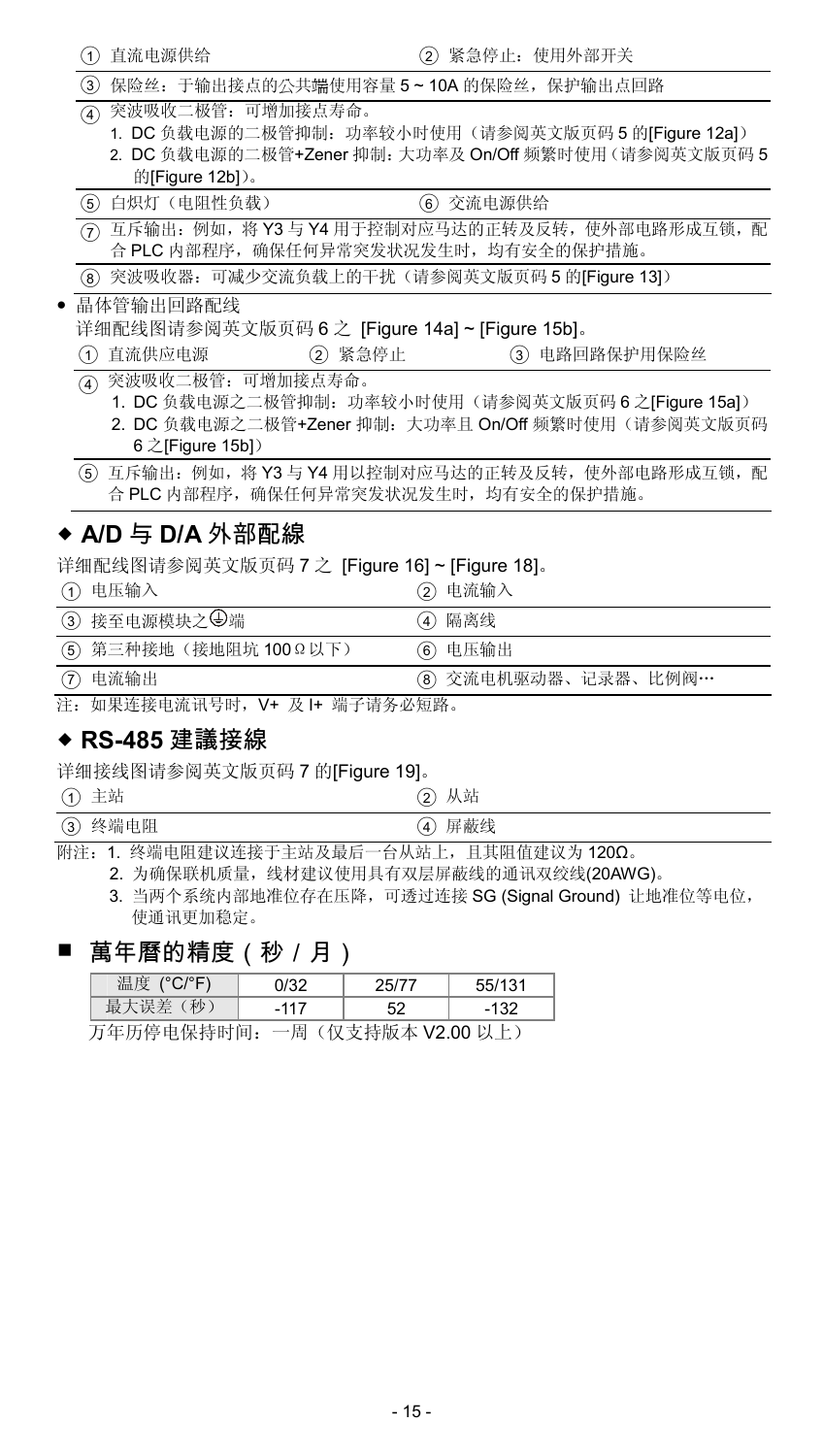Delta'nın DVP-SX2 modelini seçtiğiniz için teşekkürler. DVP-SX2 PLC 16K program hafızası ile çeşitli komutlar sunar ve üzerinde 20 nokta vardır (8DI + 6 DO + 4AI + 2AO). PLC'ye Dijital giriş/çıkış modülleri (max. 480 giriş/çıkış nokta), analog modüller (A/D, D/A dönüştürücü ve sıcaklık üniteleri) ve yeni yüksek hızlı ilave üniteler gibi ince-tip ilave modüller bağlanabilir. İki grup yüksek-hızlı (100kHz) pulse çıkışı ve yeni 2-eksen interpolasyon komutları ile birçok uygulama için tatmin edici çözümler sunar. DVP-SX2 ürünü küçük ölçüsüyle kurulumu çok kolaydır. DVP-SX2 serisi PLC'lere herhangi bir pil takılması gerekmez. PLC programları ve kalıcı veriler yüksek hızlı flash belleklerde saklanır.

- Bu bilgi dökümanı sadece ürünün elektriksel özellikleri, genel fonksiyonları, kurulumu ve bağlantısı ile ilgili bilgiler sağlar. Detaylı programlama ve DVP-SX2 uygulama komutları ile ilgili lütfen "DVP-SX2 Operation Manual: Programming" dökümanını inceleyiniz. Opsiyonel çevre birimleri ile ilgili lütfen kutunun içindeki ürünle birlikte gelen bilgi dökümanını inceleyiniz.
- Bu ürün AÇIK TİP bir PLC'dir. PLC ürünü toz, rutubet, elektrik şoku riski ve titreşimden uzak yerlerde muhafaza edilmelidir. Ayrıca cihaza yetkili olmayan kişilerin müdahale etmesini engelleyecek önlemler alınmalıdır. (Örneğin ürünün kurulduğu panoya kilit konulması gibi). Aksi halde kullanıcılar ve/veya PLC zarar görebilir.
- Giriş/Çıkış terminallerine kesinlikle AC besleme bağlamayınız. Aksi halde ürün zarar görebilir. Enerji vermeden önce ürünün tüm bağlantılarını kontrol ediniz.  $E$ lektromanyetik gürültüyü önlemek için topraklamanın  $\Phi$  düzgün yapıldığına emin olunuz. Enerjili iken ürün terminallerine müdahale etmeyiniz.

### Ürün Görünüşü

İngilizce (English) bölümünde Şekil 1 [Figure 1] ve Şekil 2'ye [Figure 2] bakınız.

### Elektriksel Özellikler

| Madde                  | Model                           | DVP20SX211R                                                                                                                                                                                                      | <b>DVP20SX211T</b>                                                                                                        | <b>DVP20SX211S</b> |  |
|------------------------|---------------------------------|------------------------------------------------------------------------------------------------------------------------------------------------------------------------------------------------------------------|---------------------------------------------------------------------------------------------------------------------------|--------------------|--|
| Besleme voltajı        |                                 |                                                                                                                                                                                                                  | 24VDC (-15% ~ 20%) (DC giriş besleme ters bağlantı koruması)<br>DVPPS01(PS02): giriş 100-240VAC, çıkış 24VDC/1A(PS02: 2A) |                    |  |
| Sızıntı Akımı          |                                 | Maksimum 7.5A@24VDC                                                                                                                                                                                              |                                                                                                                           |                    |  |
| Sigorta Kapasitesi     |                                 | 2.5A/30VDC, Polyswitch                                                                                                                                                                                           |                                                                                                                           |                    |  |
| Güc Tüketimi           |                                 | 4 7W                                                                                                                                                                                                             | 4W                                                                                                                        | 4W                 |  |
| Izolasyon direnci      |                                 | > 5MΩ (Tüm I/O nokta - ground: 500VDC)                                                                                                                                                                           |                                                                                                                           |                    |  |
| Gürültü Bağışıklığı    |                                 | ESD (IEC 61131-2, IEC 61000-4-2): 8kV Hava Desarj<br>EFT (IEC 61131-2, IEC 61000-4-4): Güç Hattı: 2kV, Dijital I/O: 1kV,<br>Analog & Haberlesme I/O: 1kV<br>RS (IEC 61131-2, IEC 61000-4-3): 26MHz ~ 1GHz, 10V/m |                                                                                                                           |                    |  |
| Topraklama             |                                 | Topraklama kablosunun kesiti 24V - 0V terminalleri kabloları kesitinden<br>küçük olmamalıdır. (Tüm DVP ürünleri doğrudan ground ucundan<br>topraklanmalıdırlar).                                                 |                                                                                                                           |                    |  |
| Calışma / Saklama      |                                 | Çalışma: 0°C ~ 55°C (sıcaklık), 50 ~ 95% (rutubet), Kirlenme derece 2<br>Saklama: -25°C ~ 70°C (sıcaklık), $5 \sim 95\%$ (rutubet)                                                                               |                                                                                                                           |                    |  |
| Titresim / Sok direnci |                                 | Fc)/IEC61131-2 & IEC 68-2-27 (TEST Ea)                                                                                                                                                                           | Uluslararası Standartlar: IEC61131-2, IEC 68-2-6 (TEST                                                                    |                    |  |
| Ağırlık (g)            |                                 | 243q                                                                                                                                                                                                             | 224a                                                                                                                      | 227g               |  |
|                        | Özellik.                        | Giris Noktası                                                                                                                                                                                                    |                                                                                                                           |                    |  |
| Madde                  |                                 | 24VDC (-15% ~ 20%) tek ortak uç girişi                                                                                                                                                                           |                                                                                                                           |                    |  |
| Giris No.              |                                 | X0. X2                                                                                                                                                                                                           | X1. X3                                                                                                                    | $X4 - X7$          |  |
| Giris Tipi             |                                 |                                                                                                                                                                                                                  | DC (SINK veya SOURCE)                                                                                                     |                    |  |
| Giriş Akımı (± 10%)    |                                 |                                                                                                                                                                                                                  | 24VDC, 5mA                                                                                                                |                    |  |
| Giris Empedansı        |                                 |                                                                                                                                                                                                                  |                                                                                                                           |                    |  |
| impedance              | 4.7K Ohm                        |                                                                                                                                                                                                                  |                                                                                                                           |                    |  |
| Aktif sevive           | $Off \rightarrow On$            |                                                                                                                                                                                                                  | >15VDC                                                                                                                    |                    |  |
|                        | $On \rightarrow \text{Off}$     |                                                                                                                                                                                                                  | $5VDC$                                                                                                                    |                    |  |
| Cevap                  | $Off \rightarrow On$            | $< 2.5 \mu s$                                                                                                                                                                                                    | < 10 <sub>µ</sub> s                                                                                                       | < 20us             |  |
| Zamanı                 | $On \rightarrow \overline{Off}$ | $<$ 5 $\mu$ s                                                                                                                                                                                                    | < 20 <sub>us</sub>                                                                                                        | < 50us             |  |
| Filtre zamanı          |                                 |                                                                                                                                                                                                                  | D1020 datasından 0 ~ 20ms (Default: 10ms)                                                                                 |                    |  |

| Özellik          | Cikis Noktası  |            |                               |        |  |
|------------------|----------------|------------|-------------------------------|--------|--|
| Madde            | Röle           | Transistor |                               |        |  |
| Cikis No.        | $Y_0 \sim Y_5$ | Y0. Y2     | Y <sub>1</sub> Y <sub>3</sub> | Y4. Y5 |  |
| Maksimum frekans | 1Hz            | 100kHz     | 10kHz                         | 1kHz   |  |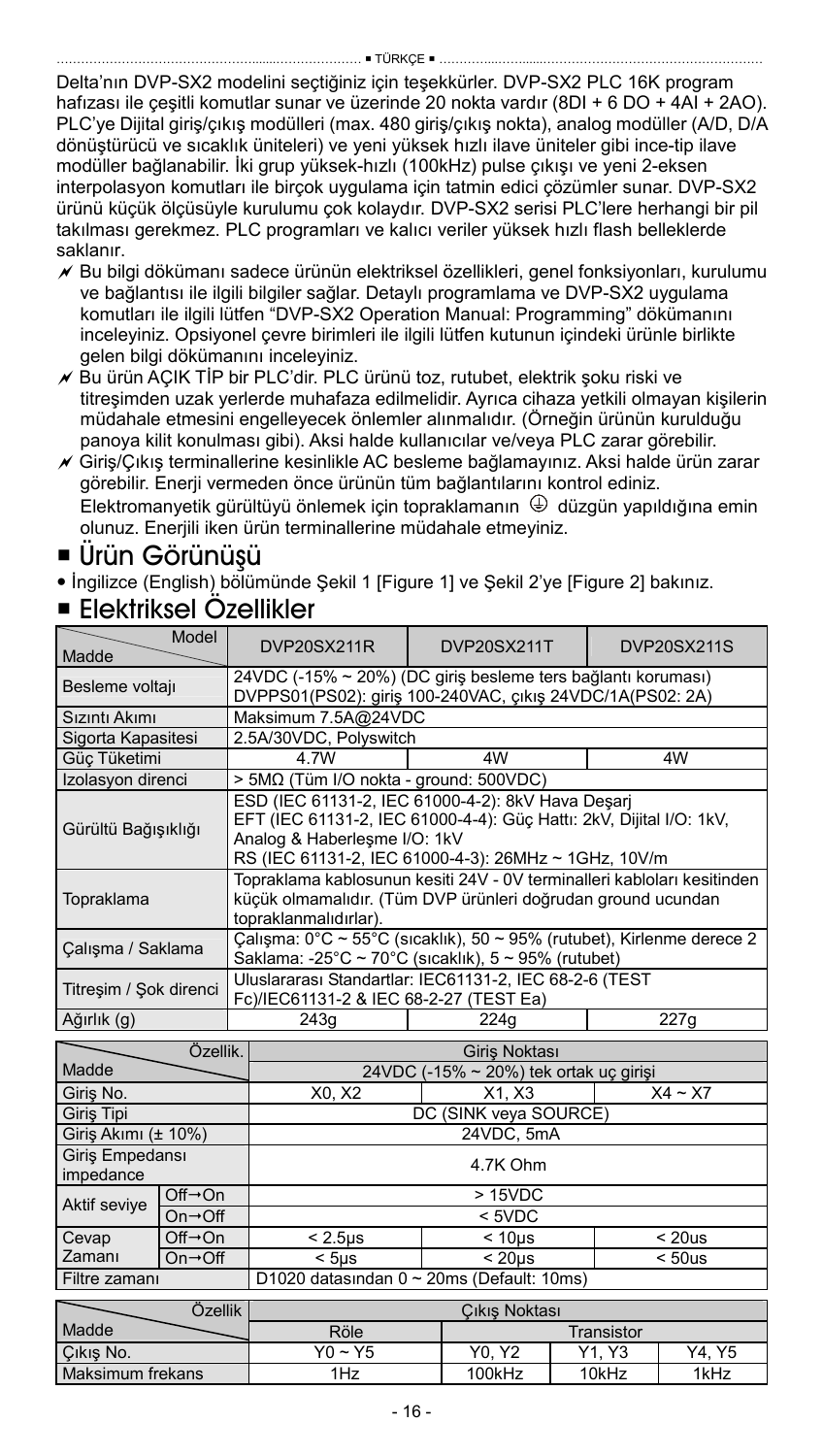|                 | Özellik                      | Cikis Noktası         |                                                                |                   |                   |
|-----------------|------------------------------|-----------------------|----------------------------------------------------------------|-------------------|-------------------|
| Madde           |                              | Röle                  | Transistor                                                     |                   |                   |
| Calışma Voltajı |                              | 250VAC, < 30VDC       | $5 \sim 30 VDC$ #1                                             |                   |                   |
| Maksimum        | <b>Rezistif</b>              | 1.5A/1 nokta (5A/COM) | SX211T: 0.5A/1 nokta (3A/ZP)<br>SX211S: 0.3A/1 nokta (1.8A/UP) |                   |                   |
| Yük             | Endüktif                     | #1                    | 15W (30VDC)                                                    |                   |                   |
|                 | Lamba                        | 20WDC/100WAC          | 2.5W (30VDC)                                                   |                   |                   |
| Cevap           | $Off \rightarrow On$         | Yaklaşık 10 ms        | 2 <sub>µ</sub> s                                               | 20 <sub>µ</sub> s | 100 <sub>us</sub> |
| Zamanı          | $On \rightarrow \bigcirc ff$ |                       | $3µ$ s                                                         | $30µ$ s           | $100µ$ s          |

#1: DVP20SX211T: UP, ZP harici 24VDC (-15% ~ +20%) güç kaynağı ile birlikte çalıştırılmalıdır, akım oranı yaklaşık 3mA/nokta'dır.

DVP20SX211S: UP, ZP harici 5 ~ 30VDC güç kaynağı ile birlikte çalıştırılmalıdır, akım oranı yaklaşık 5mA/nokta'dır.

#2: İngilizce (English) bölümünde Şekil 3'e [Figure 3] bakınız.

#### **A/D ve D/A Özellikler**

| Madde                          | Analog Giris (A/D)                                                                                                                                |         |                                | Analog Cikis (D/A) |                              |                     |  |
|--------------------------------|---------------------------------------------------------------------------------------------------------------------------------------------------|---------|--------------------------------|--------------------|------------------------------|---------------------|--|
|                                | Voltai                                                                                                                                            | Akım    |                                | Voltai             | Akım                         |                     |  |
| Analog I/O aralığı             | ±20mA<br>±10V                                                                                                                                     |         | $4 \sim 20 m\overline{A}^{*1}$ | ±10V               | $0 \sim 20$ mA               | $4 \sim 20 mA^{*1}$ |  |
| Dijital dönüşüm<br>aralığı     | ±2.000                                                                                                                                            | ±2.000  | $0 - +2.000$                   | ±2.000             | $0 - +4.000$<br>$0 - +4.000$ |                     |  |
| Cözünürlük <sup>#2</sup>       |                                                                                                                                                   |         |                                | 12-bit             |                              |                     |  |
| Giris empedansı                | $>1M\Omega$<br>250 <sub>O</sub>                                                                                                                   |         |                                |                    |                              |                     |  |
| Cıkış empedansı                |                                                                                                                                                   |         | $0.5\Omega$ veya altı          |                    |                              |                     |  |
| Tasivici empedans<br>toleransı |                                                                                                                                                   |         | > 5K <sub>Ω</sub>              | $< 500\Omega$      |                              |                     |  |
| Tam doğruluk                   | Doğrusal olmayan doğruluk: ±1% tam skala PLC çalışma sıcaklığında<br>Maksimum sapma: ±1% tam skala 20mA ve +10V                                   |         |                                |                    |                              |                     |  |
| Cevap zamanı                   | 2ms (D1118'den avarlanır) <sup>#3</sup>                                                                                                           |         | $2ms^{44}$                     |                    |                              |                     |  |
| Mutlak giriş aralığı           | ±15V                                                                                                                                              | $+32mA$ |                                |                    |                              |                     |  |
| Diiital data formatı           | 16-bit 2'nin komplementi, 12 isaret biti                                                                                                          |         |                                |                    |                              |                     |  |
| Ortalama fonksiyon             | Mevcut (D1062'den ayarlanır)#5                                                                                                                    |         |                                |                    |                              |                     |  |
| Izolasyon metodu               | Dijital devre ve analog devre arasında izolasyon yok                                                                                              |         |                                |                    |                              |                     |  |
| Protection                     | Voltaj cikisinda kisa devre korumasi vardir, fakat uzun sureli kisa devre<br>durumunda dahili devreler zarar görebilir ve akım çıkışını açabilir. |         |                                |                    |                              |                     |  |

#1: Lütfen D1115 detaylı açıklamasına bakınız.

#2: Çözünürlük formülü

|                         | Analog Giris (A/D)          | Analog Cikis (D/A)                   |                                          |  |
|-------------------------|-----------------------------|--------------------------------------|------------------------------------------|--|
| Voltai<br>Akım          |                             | Voltai                               | Akım                                     |  |
| 20V<br>$(5mV =$<br>4000 | 40mA<br>$10\mu A =$<br>4000 | <b>20V</b><br>$(5mV =$<br>__<br>4000 | 20 <sub>m</sub> A<br>$(5\mu A =$<br>4000 |  |

#3: Tarama peryodu 2 ms'den veya set değerinden uzun olduğu zaman, ayar tarama peryodunu takip eder.

#4: Tarama peryodu 2ms'den uzun olduğu zaman, ayar tarama peryodunu takip eder.

#5: Örnekleme aralığı "1"olduğu zaman, mevcut değer okunacak.

### $\blacksquare$  I/O Konfigurasyon

| Model     | Giris |              | Cıkıs |                       | I/O konfigurasvon |                      |
|-----------|-------|--------------|-------|-----------------------|-------------------|----------------------|
|           | Nokta | Tip          | Nokta | Tip                   | Röle              | Transistor           |
| 20SX211R  |       | DC           |       | Röle                  | Ingilizce         | Ingilizce            |
| 20SX211T  | 8     | (Sink veya   | 6     | <b>NPN Transistor</b> | (English)         | (English)            |
| 20SX211S  |       | Source)      |       | <b>PNP Transistor</b> | bölümünde         | bölümünde<br>bakınız |
| SX2-R/T/S |       | Analog Giris |       | Analog Cikis          | bakınız           |                      |

### Ölçüler & Kurulum

Ürün ölçüleri için İngilizce (English) bölümünde Şekil 4'e [Figure 4] bakınız. Birim: mm Lütfen PLC'nin kurulumunu yaparken ısı dağılımının verimli olması için çevresinde gerekli boşluğun bırakıldığına emin olunuz.

Lütfen İngilizce (English) bölümünde Şekil 5'e [Figure 5] bakınız.

- **Doğrudan Montaj:** Ürünün ölçülerine göre lütfen M4 vida kullanınız.
- **DIN Ray Montaj:** PLC ürünü 35mm DIN rayına monte edileceği zaman, ürünün

hareket ederek kablo bağlantılarının zarar görmesini engellemek için sabitleyici klipsleri kullanınız. Sabitleyici klipsler PLC'nin altında olup, PLC'yi DIN rayına sabitlemek için bu klipsleri bastırınız. PLC'yi yerinden çıkarmak içinse ince tornavida yardımı ile önce bu klipsleri açınız ve PLC'yi DIN rayından çekerek çıkartınız.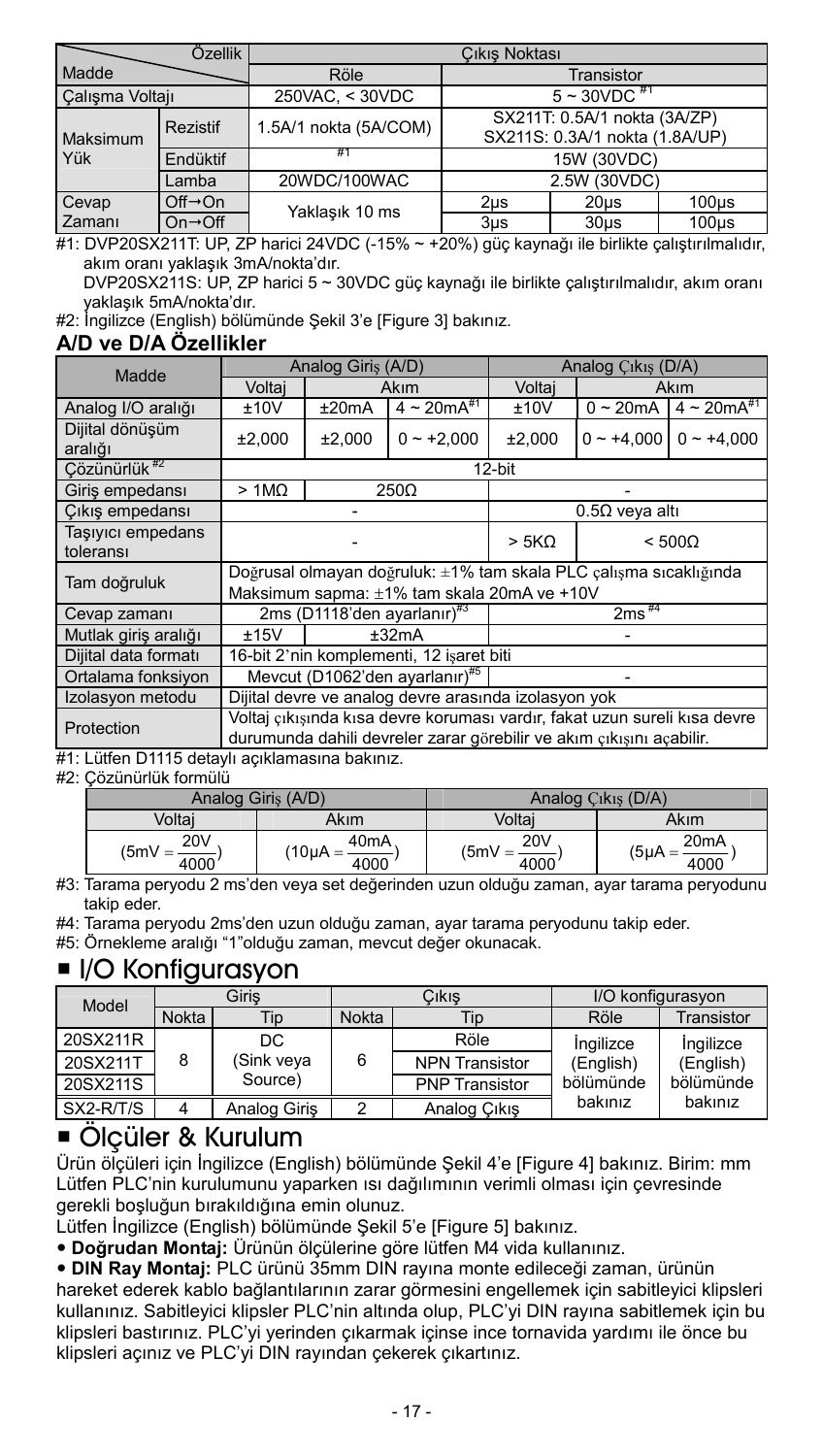## Bağlantı

1. PLC'nin I/O terminal bağlantılarını yapmak için 22-16 AWG (1.5mm) tek damarlı veya çok damarlı kablo kullanınız. Kablo özellikleri yandaki şekilde gösterildiği gibi olmalıdır. PLC terminal vidaları 1.90 kg-cm (1.65 in-lbs) oranında sıkılmalı ve sadece bakır iletkenler kullanılmalıdır.



- 2. Boş terminallere bağlantı yapmayınız ve I/O sinyal kabloları ile power kablolarını ayrı kablo bloğundan bağlayınız.
- 3. PLC kablo bağlantılarını yaparken PLC'nin içine iletken parçacıklar düşürmeyiniz. Bağlantıları tamamladıktan sonra ısı dağılımın sağlanabilmesi için küçük cisimlerin PLC'nin içine düşmesini engelleyen koruyucu etiketleri çıkartınız.

### Güç Kaynağı (Power Supply)

DVP-SX2 serisi ürünlerin besleme girişi DC'dir. DVP-SX2 serisi ürünleri kullanırken aşağıdaki uyarılara dikkat ediniz:

- 1. Besleme, 24VDC ve 0V terminallerine bağlanmalı ve besleme voltajı 20.4 ~ 8.8VDC aralığında olmalıdır. Eğer besleme voltajı 20.4VDC altına düşerse, PLC çalışmayı durdurur, tüm çıkışları "OFF" olur ve ERROR indikatör sürekli flash yapar.
- 2. 10 ms altındaki enerji kesintisi PLC'nin çalışmasına etki etmeyecektir. Fakat daha uzun sureli bir enerji kesintisi veya voltaj düşmesi durumunda PLC çalışması duracak ve tüm çıkışlar OFF olacaktır. PLC'nin beslemesi normal duruma döndüğünde, PLC otomatik olarak normal çalışmasına geri döner. (PLC programlanacağı zaman içindeki kalıcı röle ve register'lerin kullanımına dikkat ediniz).

#### Güvenli Bağlantı

DVP-SX2 ürünleri sadece DC voltaj ile beslenir. DELTA'nın güç kaynakları (DVPPS01 / DVPPS02), DVP-SX2 PLC'lerin beslemesi için uygundur. DVPPS01 veya DVPPS02 ürünlerini korumak için power supply terminallerine koruyucu devre kurulması önerilir. İngilizce (English) bölümünde Şekil 6'ya [Figure 6] bakınız.

 $\overline{0}$  AC power supply:100 ~ 240VAC, 50/60Hz  $\overline{2}$  Devre kesici

| 3 Acil Stop: Acil durumda sistemin eneriisini kesmek icin kullanılır. |                                       |
|-----------------------------------------------------------------------|---------------------------------------|
| 4 Power indikatör                                                     | 5 AC power supply yük                 |
| 6 Power supply devre koruma sigortası (2A)                            | 7 DVPPS01/DVPPS02                     |
| 8 DC power supply cikisi: 24VDC, 500mA                                | <b>9</b> DVP-PLC (Ana islemci birimi) |
| 10 Digital I/O modülü                                                 |                                       |

### Giriş Bağlantısı

2 çeşit DC giriş vardır, SINK veya SOURCE. İngilizce (English) bölümde Şekil 7'ye [Figure 7] ve Şekil 8'e [Figure 8] bakınız.

#### Çıkış Bağlantısı

- 1. DVP-SX2 serisi ürünlerde 2 çeşit çıkış vardır. Röle ve Transistör (NPN/PNP). Çıkış terminal bağlantılarını yaparken ortak terminallerin kullanımına dikkat ediniz. (COM).
- 2. Y0, Y1, ve Y2 çıkış terminalleri C0 ortak ucunu, Y3, Y4 ve Y5 çıkış terminalleri C1 ortak ucunu kullanır. İngilizce (English) bölümde Şekil 9'a [Figure 9] bakınız. Çıkış terminallerinden biri aktif olursa o çıkış terminaline karşılık gelen indicator ON olur.
- 3. Y0 ~Y5 transistör çıkış terminalli (NPN) modeller UP, ZP ortak uçlarını kullanır. İngilizce (English) bölümde Şekil 10'a [Figure 10a] bakınız. Y0 ~Y5 transistör çıkış terminalli (PNP) modeller UP, ZP ortak uçlarını kullanır. İngilizce (English) bölümde Sekil 10'b [Figure 10b] bakınız.
- 4. İzolasyon devresi: PLC iç devreleri ve giriş modülleri arasını izole etmek için optokuplör kullanılır.
- Röle (R) çıkış devre bağlantısı Bağlantı detayı için İngilizce (English) bölümde Şekil 11 - Şekil 13'e [Figure 11] ~ [Figure 13] bakınız.
- 1 DC power supply  $2$  Acil stop: Harici switch kullanır. Sigorta: Çıkış devrelerini korumak için çıkışların ortak terminallerinde 5~10A sigorta kullanır.

 Yüksek gerilim darbe koruyucu (SB360 3A 60V): Kontak ömrünü uzatmak için kullanılır. 1. DC yük diyot koruma: Düşük power olduğu zaman kullanılır. (İngilizce (English) bölümde

- Şekil 12a'ya [Figure 12a] bakınız).
- 2. DC yük Diyot + Zener koruma: Yüksek power veya çok sık On/Off durumlarda kullanılır.
- (İngilizce (English) bölümde Şekil 12b'ye [Figure 12b] bakınız See [Figure 12b])
- Akkor Lamba (resistif yük) AC power supply